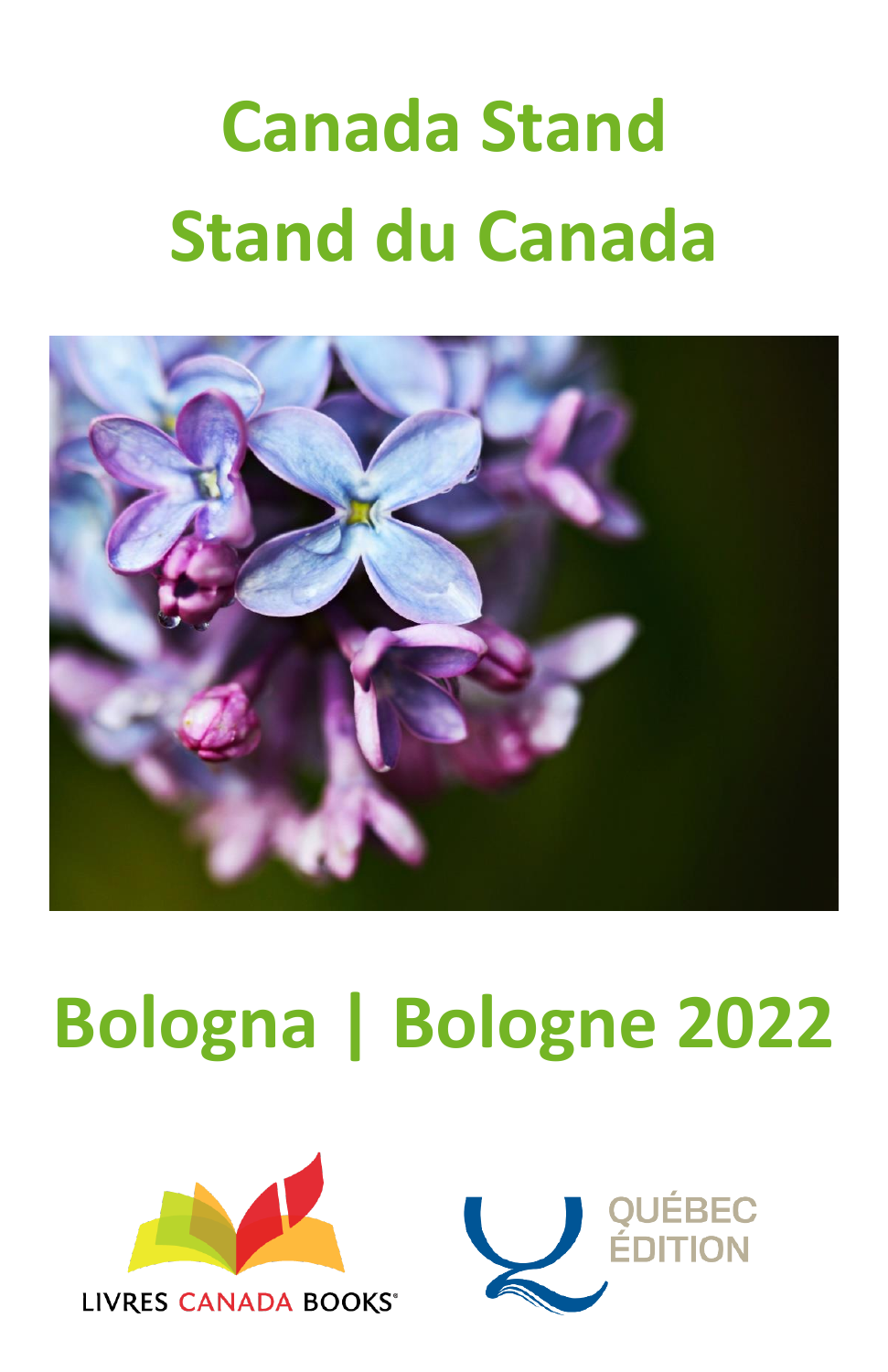| <b>Canada - Livres Canada Books</b>         | 26 | A/102 |
|---------------------------------------------|----|-------|
| Les 400 coups                               | 26 | A/102 |
| Andara   Boomerang                          | 26 | A/102 |
| <b>Annick Press</b>                         | 26 | A/98  |
| Éditions de la Bagnole                      | 26 | A/102 |
| <b>Bayard Canada Livres</b>                 | 26 | A/102 |
| <b>Bayeux Arts</b>                          | 26 | A/102 |
| Bouton d'or Acadie                          | 26 | A/102 |
| Chouette Publishing                         | 26 | A/80  |
| Comme des géants                            | 29 | C/21  |
| Groupe d'édition la courte échelle          | 26 | A/102 |
| <b>Crabtree Publishing</b>                  |    |       |
| Dominique et compagnie                      | 26 | B/59  |
| <b>Flowerpot Press</b>                      |    |       |
| Fonfon                                      | 26 | A/102 |
| Greystone Kids                              | 26 | A/102 |
| <b>Groundwood Books</b>                     | 26 | A/100 |
| Highwater Press and Portage & Main Press    | 26 | A/102 |
| Éditions Goélette                           | 25 | A/127 |
| Éditions Hurtubise                          | 26 | A/102 |
| Éditions de l'Isatis                        | 26 | A/102 |
| Éditions les Malins                         | 26 | A/102 |
| Éditions Michel Quintin                     | 26 | B/80  |
| La Montagne secrète   The Secret Mountain   | 26 | A/102 |
| The Novelty Book Company                    | 26 | A/102 |
| Orca Book Publishers                        | 26 | A/102 |
| Owlkids Books                               | 26 | A/98  |
| <b>PAPP International</b>                   | 26 | B/40  |
| Pajama Press                                | 26 | A/102 |
| La Pastègue                                 | 26 | A/102 |
| <b>Pembroke Publishers</b>                  | 26 | B/73  |
| <b>Phidal Publishing</b>                    | 23 | B/36  |
| Les Éditions Planète Rebelle                | 26 | A/102 |
| QA International   Éditions Québec Amérique | 26 | A/102 |
| <b>Second Story Press</b>                   | 26 | B/73  |
| Shoebox Media                               | 26 | B/70  |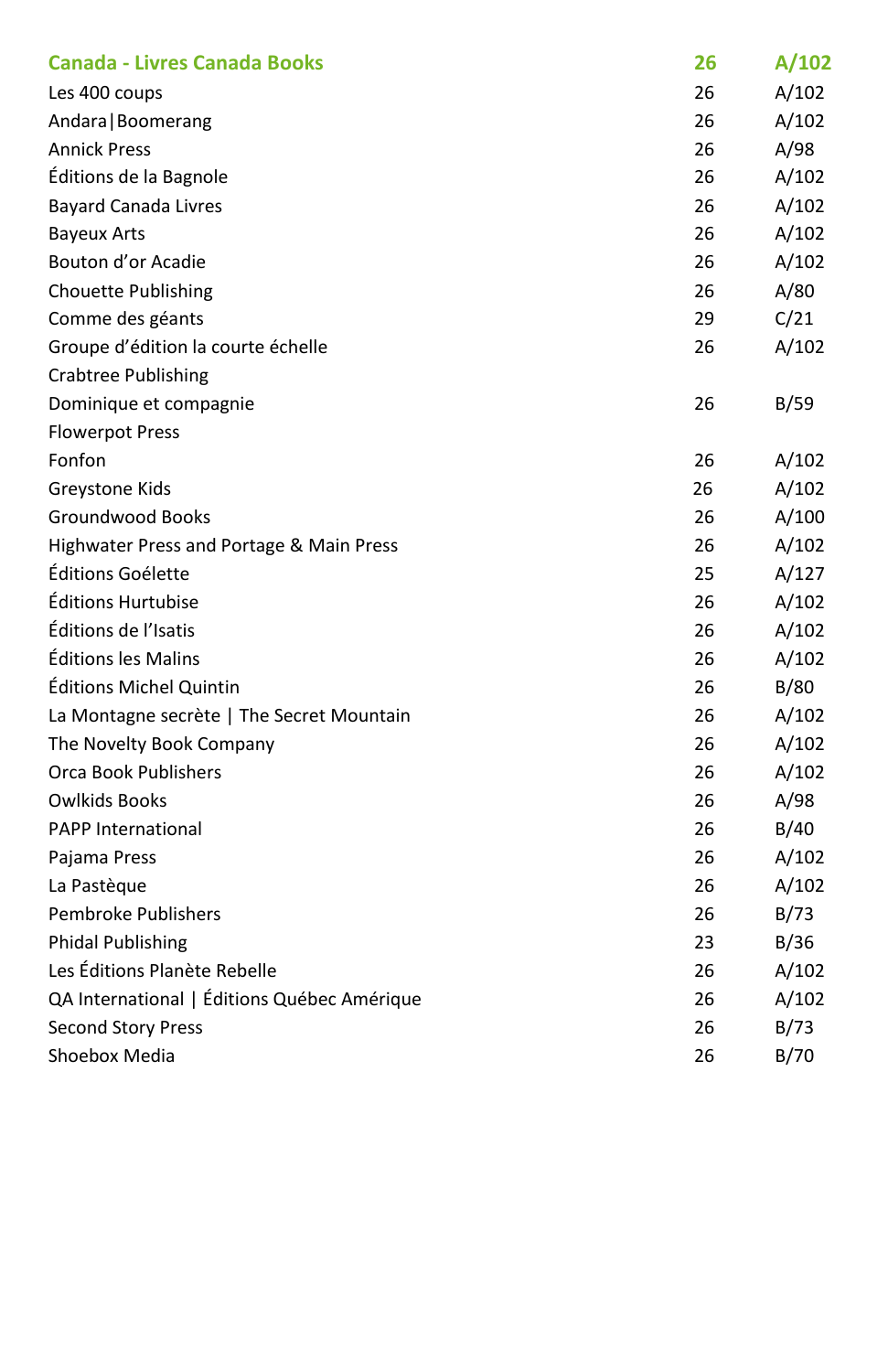#### **Welcome to the Collective Stand**

The Bologna Children's Book Fair is a showcase for Canadian publishers of children's and young adult books. You'll find 20 of them on the collective stand this year, and 13 more throughout the fair. Together they represent the outstanding quality and creativity of Canadian publishing.

The *Rights Canada* catalogue offers additional great Canadian fiction, non-fiction, and children's books. The 2021 edition features a collection of titles, for which rights are available. Ask for your copy at the collective stand.

Many more titles are listed on the Livres Canada Book[s website.](https://livrescanadabooks.com/en/) You can also consult a list of international book fairs Canadian publishers attend, in order to arrange meetings in advance.

We encourage you to explore the variety and quality of Canadian publishing and to forge new partnerships with Canadian publishers.

#### **Bienvenue au stand collectif**

La Foire du livre jeunesse de Bologne est une vitrine pour les éditeurs canadiens de livres pour enfants et adolescents. Vous en trouverez 20 d'entre eux sur le stand collectif cette année, et 13 autres dispersés dans toute la foire. Ensemble, ils représentent la qualité exceptionnelle et la créativité de l'édition canadienne.

Le catalogue *Droits du Canada* propose encore plus de livres canadiens tout aussi exceptionnels, qu'il s'agisse d'œuvres de fiction, de documents ou de livres pour enfants. L'édition 2021 présente des titres, pour lesquels les droits sont disponibles. Demandez votre exemplaire sur le stand collectif.

De nombreux autres titres sont répertoriés sur le [site Web](https://www.livrescanadabooks.com/fr) de Livres Canada Books. Vous pouvez également consulter la liste des foires internationales du livre auxquelles participent des éditeurs canadiens afin d'organiser des réunions à l'avance.

Nous vous encourageons à découvrir la variété et la qualité de l'édition au Canada et à renforcer vos échanges avec vos collègues canadiens.

> Funded by the Government of Canada Financé par le gouvernement du Canada

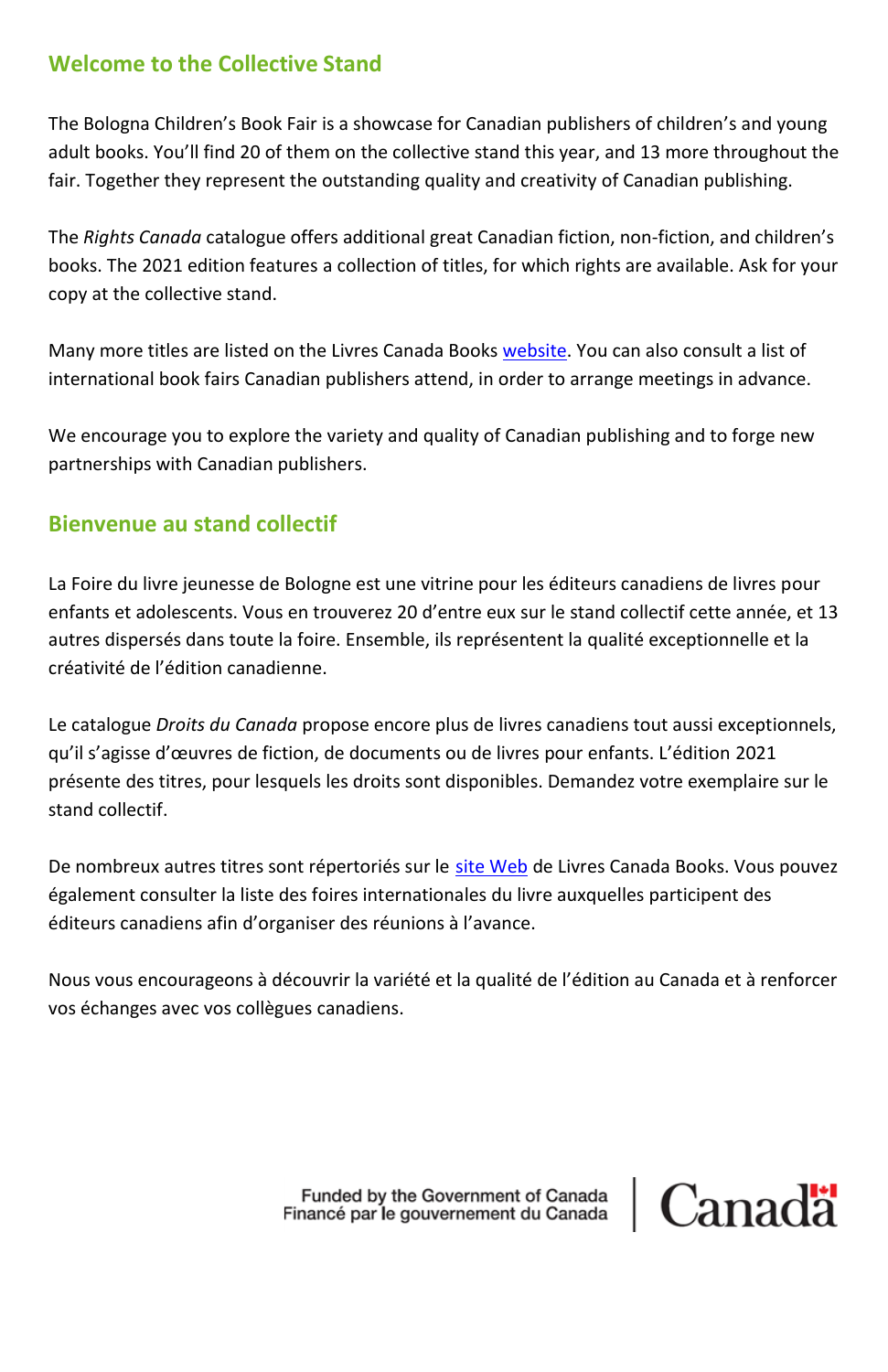#### **Livres Canada Books 26 A 102**



1 Nicholas Street, Suite 504 Ottawa, Ontario K1N 7B7 • CANADA +1 613 562-2324 [info@livrescanadabooks.com](mailto:info@livrescanadabooks.com) • [www.livrescanadabooks.com](http://www.livrescanadabooks.com/)

**François Charette**, Executive Director | Directeur Général **Christy Doucet**, Senior Programs Manager | Gestionnaire principale, Programmes **Tristian Lee**, Programs Officer | Agent aux programmes **F** @LivresCanadaBooks @LivresCanadaBooks

Livres Canada Books supports the work of Canadian publishers for the development of exports, rights sales and international partnerships through a range of services, including financial support, promotion, research, training and a collective presence at major international book fairs. Visit our [website](https://www.livrescanadabooks.com/) to explore Canadian publishing and find out more about Livres Canada Books.

Livres Canada Books appuie l'action des éditeurs canadiens pour le développement des exportations, des échanges de droits et des partenariats internationaux par l'entremise d'une gamme de services dont l'aide financière, la promotion, la recherche, le développement professionnel et une présence collective aux principales foires internationales du livre. Pour découvrir l'édition canadienne ou en savoir plus sur Livres Canada Books, visitez notr[e site Web.](https://www.livrescanadabooks.com/fr/)

#### **Québec Édition**

**26 A 102**

2514, boulevard Rosemont Montréal, Québec H1Y 1K4 • CANADA +1 514 273-8130 [info@anel.qc.ca](mailto:info@anel.qc.ca) • [www.quebecedition.qc.ca](http://www.quebecedition.qc.ca/) 



#### @ANEL\_QE

Québec Édition est un comité de l'Association nationale des éditeurs de livres dédié au rayonnement international de l'édition québécoise et canadienne de langue française. Il soutient les activités d'exportation des éditeurs en organisant un stand collectif dans les principaux salons du livre francophone au monde et à la Foire du livre de Francfort. Québec Édition se consacre également au développement d'un réseau de contacts destiné à aider les professionnels de l'édition à faire connaître leur production sur les marchés internationaux en participant à des missions commerciales à l'étranger et en accueillant des partenaires de divers pays, notamment dans le cadre de son programme de *fellowship* Rendez-vous.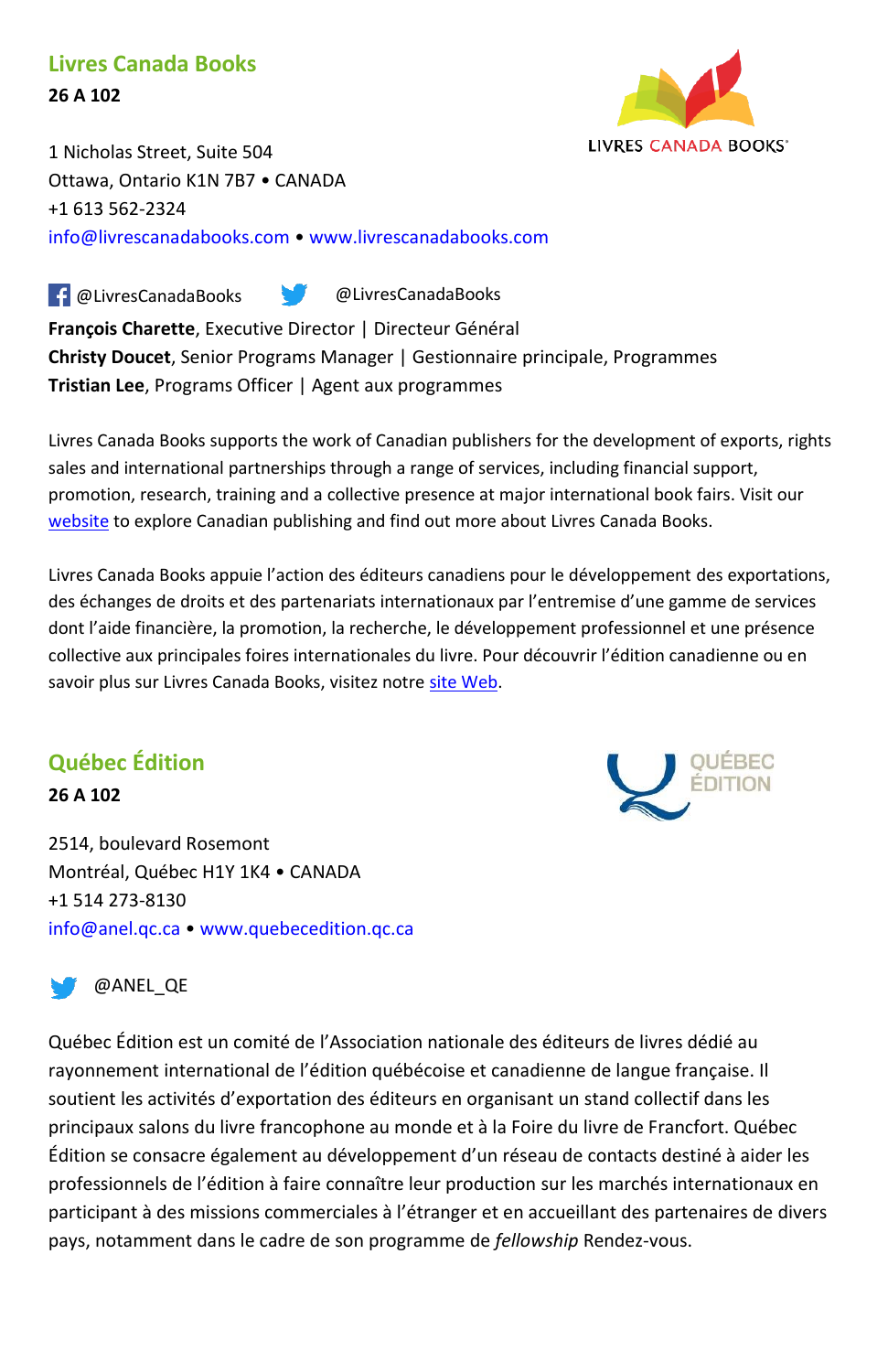#### **Les 400 coups 26 A 102**

4609, rue d'Iberville, bureau 300 Montréal, Québec H2H 2L9 • CANADA +1 514 381-1422 [info@editions400coups.com](mailto:info@editions400coups.com) • [www.editions400coups.com](http://www.editions400coups.com/) 

**Example 31** editionsles400coups **and Example 20** Les400coups

**Simon de Jocas**, President **Rhéa Dufresne**, Editorial Director

Les 400 coups is a French Canadian Publishing house specializing in illustrated albums. With over 450 titles we boast a legacy that includes creators from Canada and Europe, as well as South America and Asia. We are distributed worldwide.

**Distribution**: Interforum (France)

#### **Andara | Boomerang 26 A 102**

89, rue Marie-Antoinette Blainville, Québec J7C 0S9 • CANADA +1 450 430-3259 [dlalande@boomernagjeunesse.com](mailto:dlalande@boomernagjeunesse.com) • [www.boomerangjeunesse.com](http://www.boomerangjeunesse.com/) • [www.andara.ca](http://www.andara.ca/) 

 $\left| \right|$ [@Boomerang-jeunesse](https://www.facebook.com/GreystoneBooks/)

**Danielle Lalande**, Présidente **Manon Bergeron**, Vice-présidente **Caroline Lafrance**, Éditrice

Fondée en 2002, la maison offre un catalogue de plus de 700 titres. Elle se spécialise dans l'édition d'albums illustrés, imagiers et de romans de fiction et d'aventures. Son objectif est de stimuler l'intérêt de la lecture chez les jeunes.

**Fondation** : 2002 **Distribution** : DNM (France)



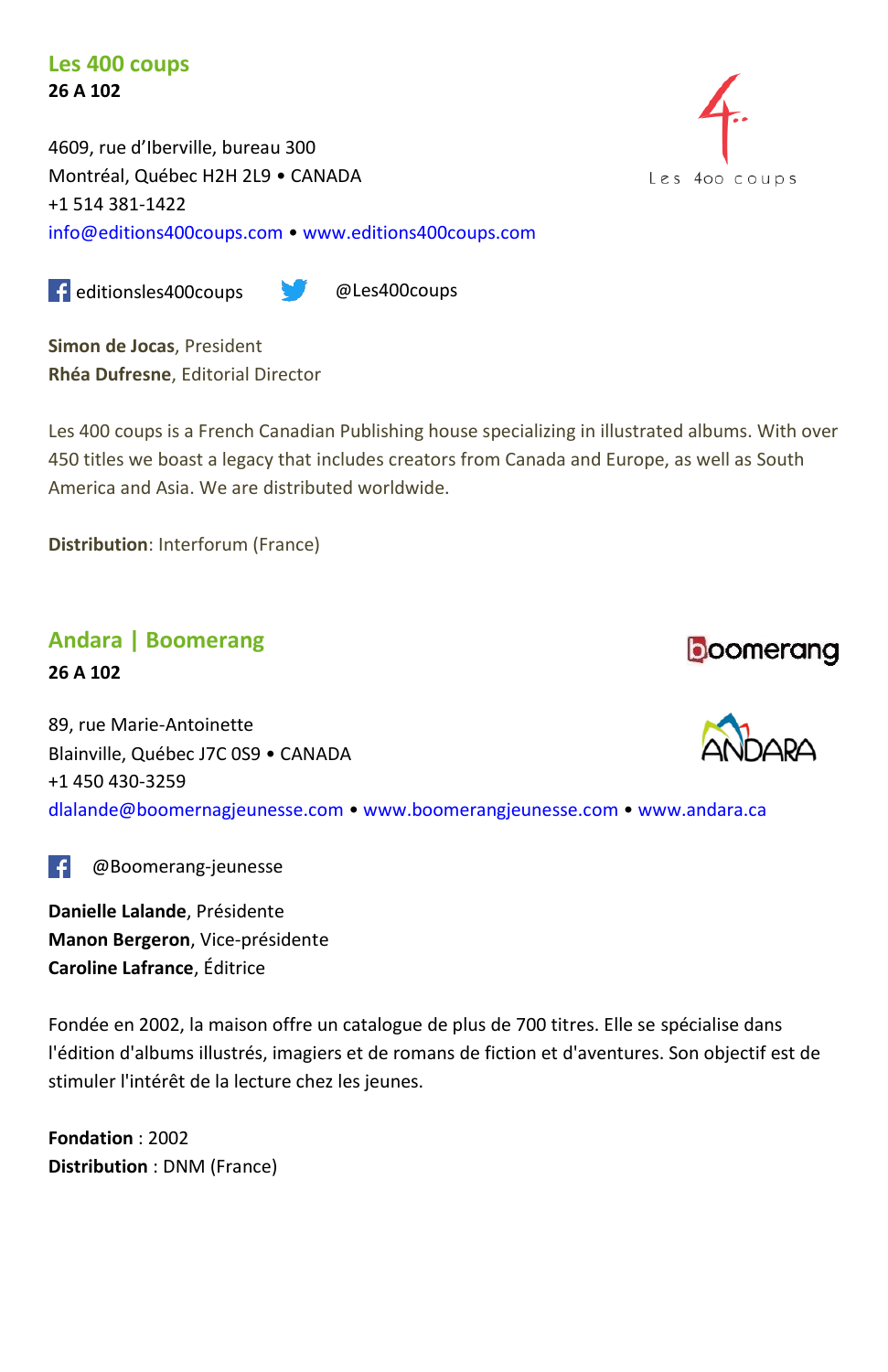#### **Annick Press**

**26 A 98**

388 Carlaw Avenue, suite 200 Toronto, Ontario M4M 2T4 • CANADA +1 416 221-4802 [gaynat@annickpress.com](mailto:gaynat@annickpress.com) · [www.annickpress.com](http://www.annickpress.com/)

**F** @AnnickPress **AnnickPress** 



**Katie Hearn**, Editorial Director, Buying **Gayna Theophilus**, Sales & Rights Manager

Publisher of high-quality fiction and non-fiction books for young readers of all ages.

**Established**: 1975 **Distribution**: University of Toronto Press (Canada), PGW (USA)

## **Éditions de la Bagnole**

**26 A 102**



4545, rue Frontenac, 3<sup>e</sup> étage Montréal, Québec H2H 2R7 • CANADA +1 514 849-5259 [carole.boutin@sogides.com](mailto:carole.boutin@sogides.com) • [www.leseditionsdelabagnole.com](http://www.leseditionsdelabagnole.com/)

 $\left| \right|$  @ leseditionsdelabagnole

**Martin Balthazar**, Senior Director **Carole Boutin**, Director of Contracts and Rights

Since its founding in 2004, Les Éditions de la Bagnole has been devoted primarily to the publishing of children's books. Its catalogue includes more than 200 titles and is remarkable for the diversity of its works. It publishes in French only.

**Distribution**: Interforum Editis

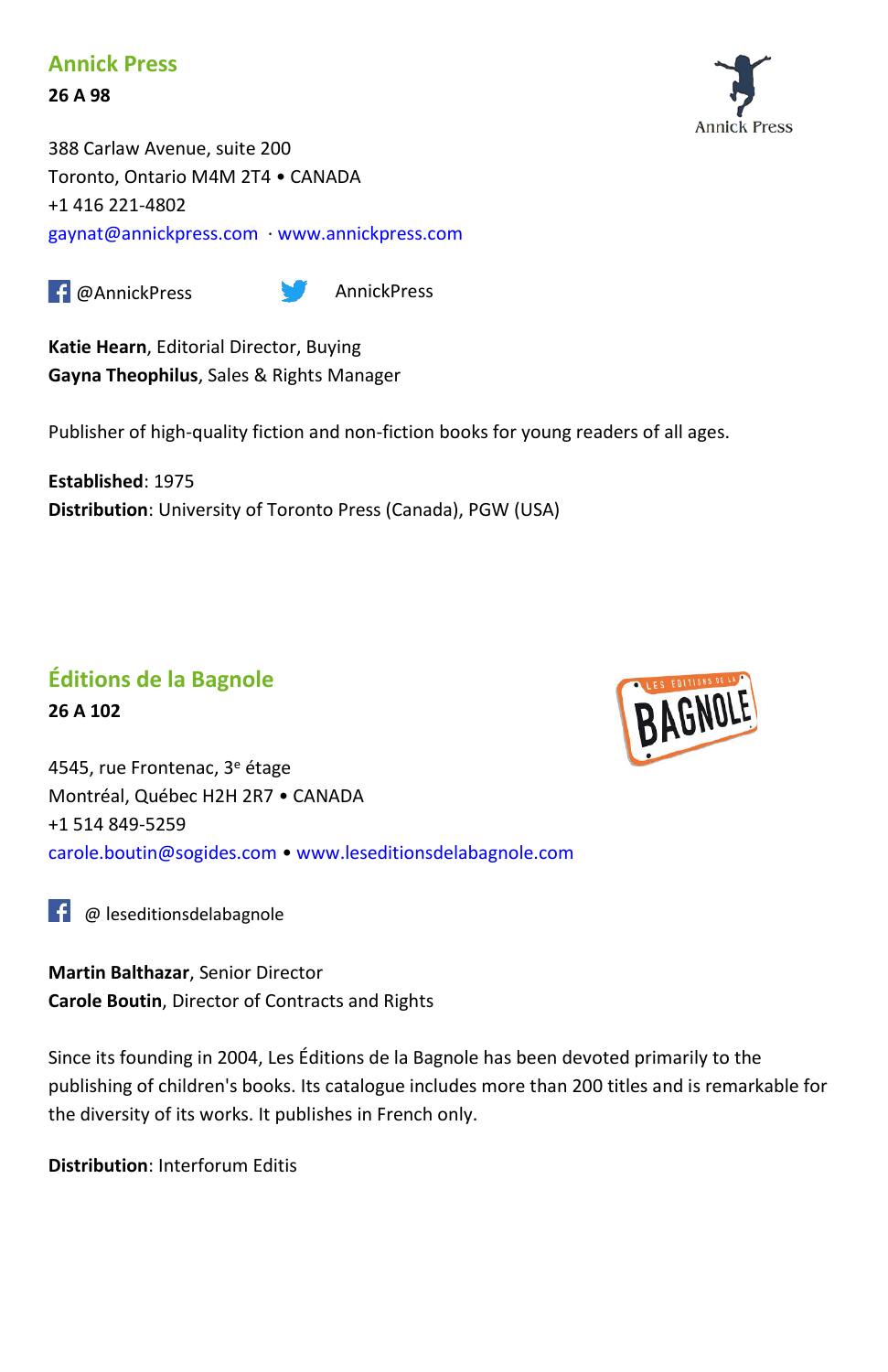#### **Bayard Canada Livres 26 A 102**

4475, rue Frontenac Montréal, Québec H2H 2S2 • CANADA +1 514 278-3020 [celine.comtois@bayardcanada.com](mailto:celine.comtois@bayardcanada.com) • [www.bayardlivres.ca](http://www.bayardlivres.ca/) 

**1** @ bayard.canada.livres

**Céline Comtois,** Directrice éditoriale jeunesse **Maxime P. Bélanger,** Directeur littéraire et artistique

Bayard Canada Livres publie des ouvrages pour petits et grands lecteurs, toujours avec ce souci de nourrir l'imaginaire et d'étancher la soif d'apprendre.

**Marques**: Bayard Canada; Chroniques post-apocalyptiques ; Zèbre ; Ma vie de zombie **Distribution**: La librairie du Québec à Paris (France) Dilibel (Belgique)

#### **Bayeux Arts 26 A 102**



510 - 6th Avenue, S.E. Apt. 2403 Calgary, Alberta T2G 1L7 • CANADA +1 403 612-6778 [gupta@ucalgary.ca](mailto:gupta@ucalgary.ca) • [www.bayeux.com](http://www.bayeux.com/)

**Kinga White**, Author & Creative Director

Bayeux Arts, established 1994, is dedicated to "publishing beautiful and meaningful books that build bridges across cultures." We seek partners to help us access international markets – through our English-language titles and translations.

**Established**: 1994

**Imprints**: Bayeux, Preposterous Fables for Unusual Children, An Odd Little Book **Distribution**: LitdistCo (Canada, USA); University of Chicago Press Distribution (USA)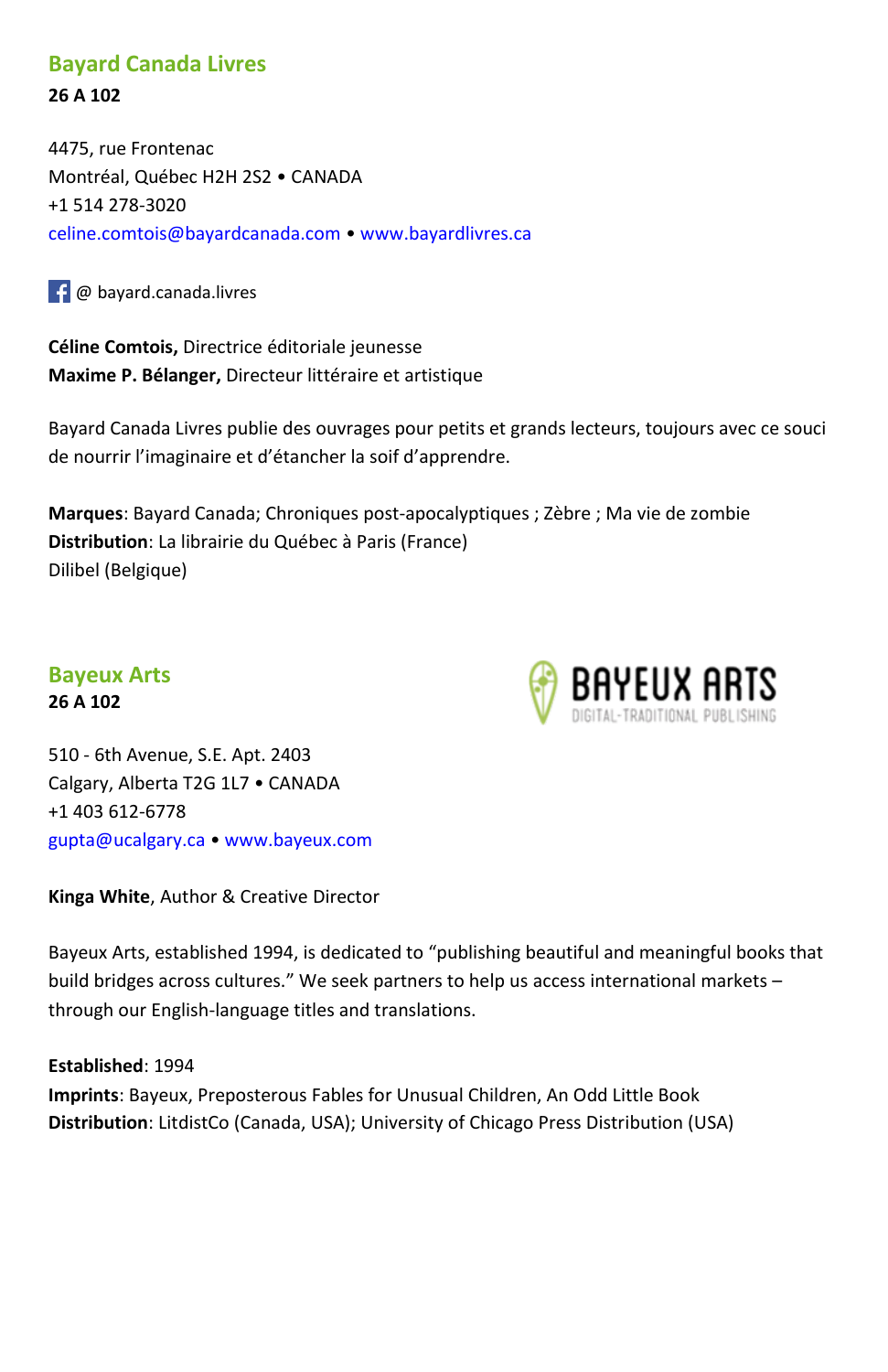#### **Bouton d'or Acadie**

**26 A 102**



97, rue Botsford Moncton, Nouveau Brunswick E1C 8L9 • CANADA +1 506 383-1367 [direction@boutondoracadie.com](mailto:direction@boutondoracadie.com) • [www.boutondoracadie.com](http://www.boutondoracadie.com/)

**F** @BoutonDorAcadie @boutondoracadie

**Marie Cadieux**, Directrice littéraire et générale

Éditeur jeunesse depuis 25 ans: albums illustrés, romans illustrés, romans jeunesse, romans jeunes adultes.

**Marques** : Bouton d'or Acadie, Mouton noir Acadie **Distribution**: DNM (Europe)

#### **Chouette Publishing**

**26 A 80**



2515, De la Renaissance Boisbriand, Québec J7H 1T9 • CANADA +1 514 925-3325 [foreignrights@editions-chouette.com](mailto:foreignrights@editions-chouette.com) • [www.chouettepublishing.com](http://www.chouettepublishing.com/)

**CaillouOfficial** 

**Simon Payette**, General Manager

Chouette specializes in children's books and is the originator of the well-loved Caillou character (published in more then 50 countries). Chouette's new imprint CrackBoom! focuses on creative novelty formats. Chouette sells rights and co-editions.

**Established**: 1987 **Imprints**: Caillou, Baby Caillou, CrackBoom! **Distribution**: Independent Publishers Group (USA), Interforum (France), Manda Group (English Canada), Messagerie ADP (French Canada)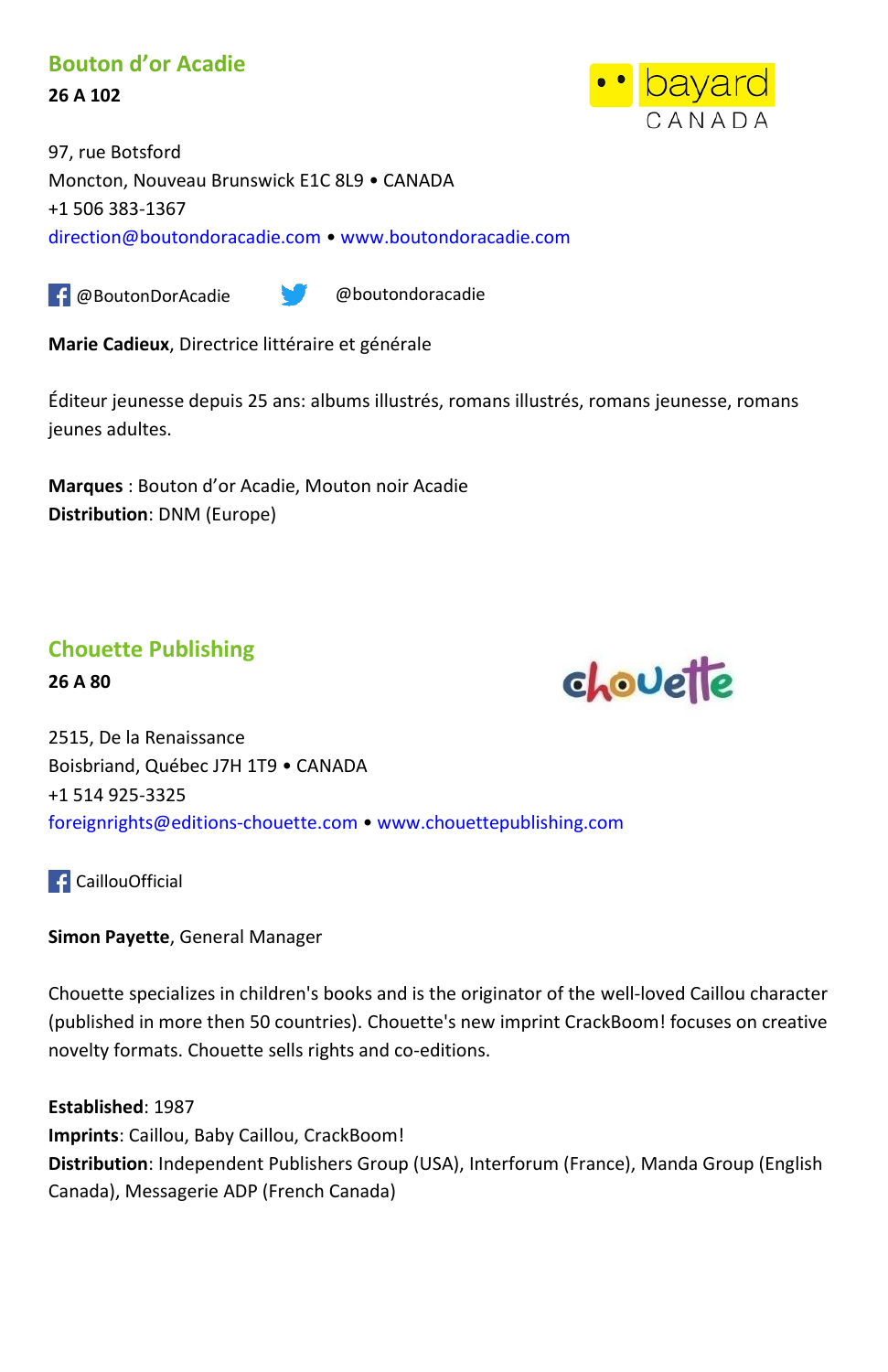#### **Comme des géants, Milky Way Picture Books 29 C 21**

38, rue Sainte-Anne Varennes, Québec J3X 1R5 • CANADA +1 438 496-6512 [nadine@commedesgeants.com](mailto:nadine@commedesgeants.com) • [www.commedesgeants.com](http://www.commedesgeants.com/)



۱£۱

**@commedesgeants commedesgeants** 

**Nadine Robert**, President and Publisher

Comme des géants is an independent publishing house devoted to children's books. The titles published by the house stand out for their narrative, literary, and graphic qualities. Even though fictional work is at the core of its publishing program, Comme des géants is open to varying types of illustrated books, ranging from comics to word books and non-fiction books.

**Established**: 2014

### **Groupe d'édition la courte échelle 26 A 102**

# **GROUPE D'ÉDITION**

la courte échelle

4388, rue Saint-Denis, bureau 315 Montréal, Québec H2J 2L1 • CANADA +1 514 312 6950 [rights@courteechelle.com](mailto:rights@courteechelle.com) • [www.courteechelle.com](http://www.courteechelle.com/) 

 $\Box$  @courteechelle

**Mariève Talbot,** Owner & CEO **Carole Tremblay**, Editor **Roxanne Landry**, Rights Manager

Founded in 1978, la courte échelle was the first publishing house in Québec to specialize in literature for young people. Its books have been translated into over 20 languages and honoured with prestigious literary awards.

**Established:** 1978 **Imprints**: La courte échelle **Distribution**: DNM (France)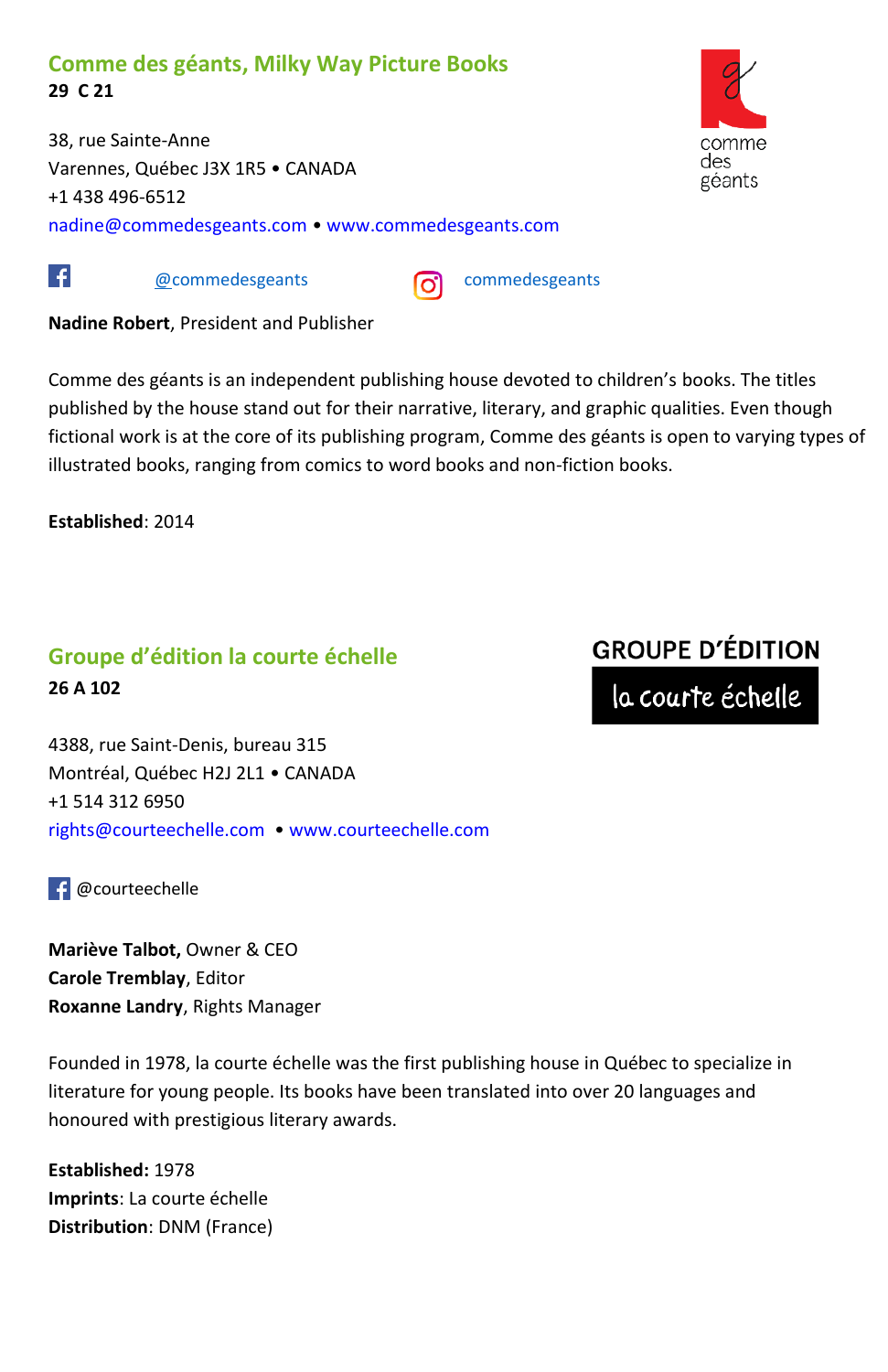#### **Crabtree Publishing Company**



616 Welland Avenue St. Catharines, Ontario L2M 5V6 • CANADA +1 905 682-5221 [petrice\\_c@crabtreebooks.com](mailto:petrice_c@crabtreebooks.com) • [www.crabtreebooks.com](http://www.crabtreebooks.com/)

#### $\left| \right|$  @ Crabtree Publishing

Publisher of full-colour nonfiction educational and trade books for grades K-8. Specializing in science, history, media literacy, social studies, sports, biography, and reading.

**Established**: 1978

#### **Dominique et Compagnie 26 B 59**



1101, avenue Victoria Saint-Lambert, Québec J4R 1P8 • CANADA +1 514 875-0327 ext.262 [barbara.creary@dominiqueetcompagnie.com](mailto:barbara.creary@dominiqueetcompagnie.com) • [www.dominiqueetcompagnie.com](http://www.dominiqueetcompagnie.com/)

**F** @dominiqueetcompagnie @@dominiqueetcie

#### **Barbara Creary,** Foreigh Rights Director

Dominique et compagnie is a publisher of original children's books in French for ages 2 to 16: beautiful, full-color picture books, hardcover as well as softcover ones, beginner-reader books, novels for 4 different reading levels up to age 16. We started publishing original works in 1998 under this imprint which is part of Éditions Héritage inc. They have over 900 titles.

**Established**: 1968 **Distribution**: Socadis (Canada and France/Belgium), Servidis (Switzerland)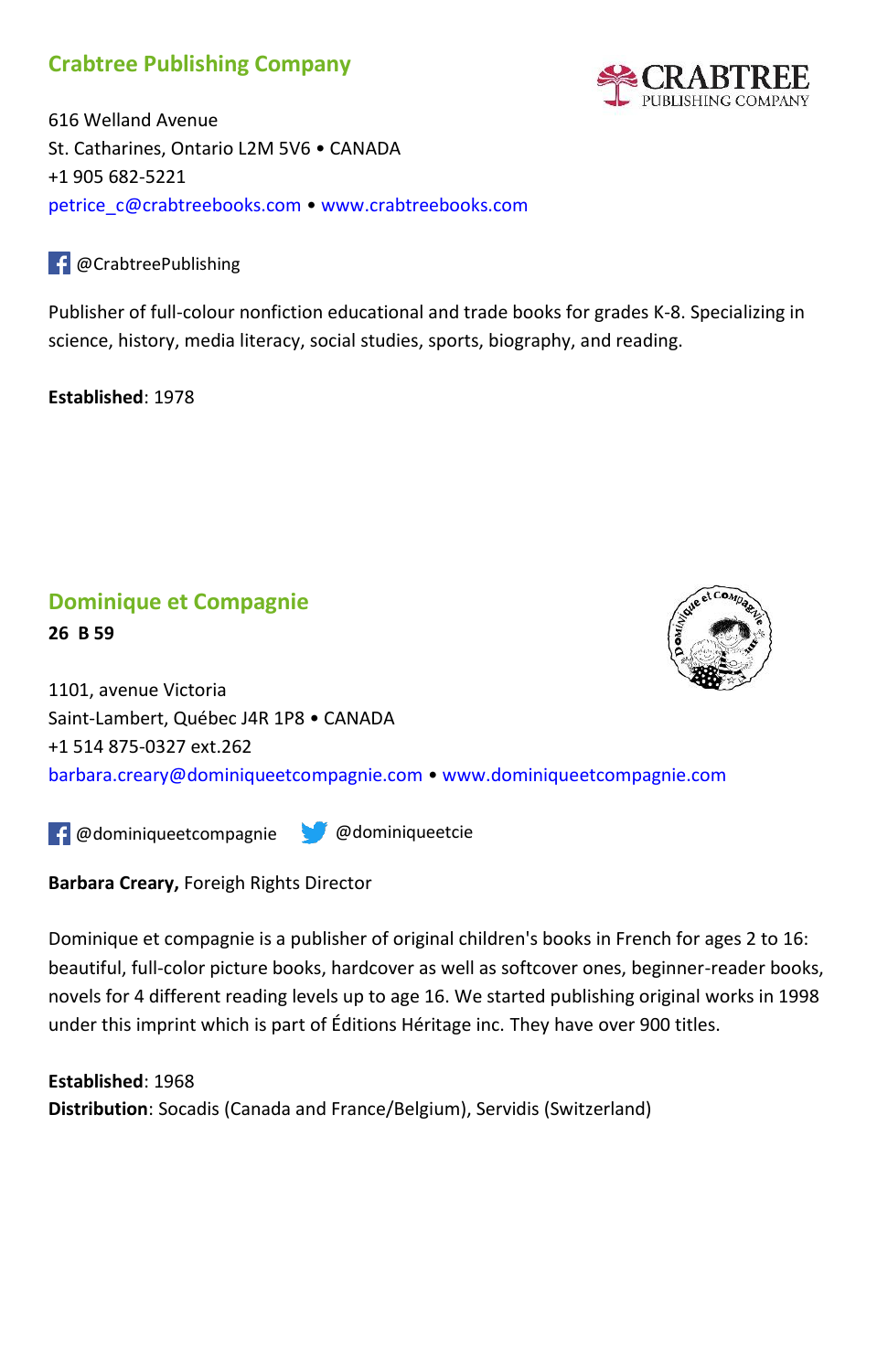#### **Flowerpot Press**

2160 South Service Road West Oakville, Ontario L6L 5N1 • CANADA +1 416 479-0695 [info@flowerpotpress.com](mailto:info@flowerpotpress.com) • [www.flowerpotpress.com](http://www.flowerpotpress.com/)

**f** @FlowerpotPress

**Anne Hayes,** Publisher **Pat Hayes**, Managing Director

Flowerpot Press is dedicated to creating fun, high quality Children's Books that will ultimately provide great value to the consumer while driving profits back to our publishing and retail partners. We welcome the opportunity to work with you to build your book sales in both catalog selections and customized lines. Please visit us to see our range of board books, storybooks, reference books, sticker books, book & toy and our original trademarked line of "Hang Around Books".

#### **Fonfon**

**26 A 102**

2059, rue Wellington Montreal, Québec H3K 1W7 • CANADA +1 514 704-8690 [rights@editionsaf.com](mailto:rights@editionsaf.com) • [www.editionsfonfon.com](http://www.editionsfonfon.com/)

 [@editionsfonfon](https://www.facebook.com/GreystoneBooks/)  $\left| \cdot \right|$ 

**Véronique Fontaine**, President

Fonfon publishes picture books and books designed specifically for early readers. Our catalog features a selection of really fun stories and titles that tackle delicate themes. Our books are magnificently illustrated and written to be read at the child's own level.

**Distribution**: DNM (France)



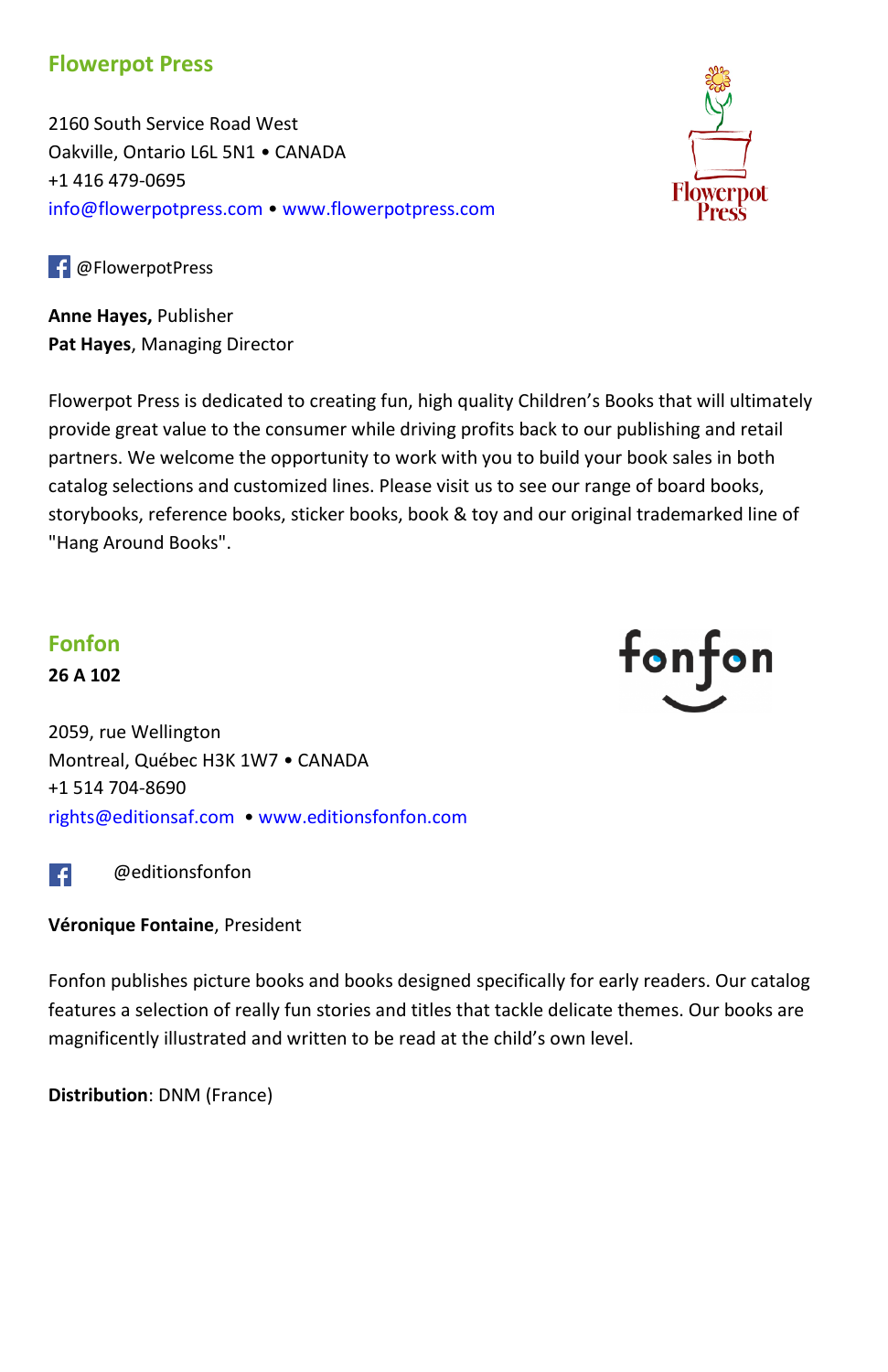### **Éditions Goélette 25 A127**

Goélette

1350 Marie-Victorin Street Saint-Bruno-de-Montarville, Québec J3V 6B9 • CANADA +44 7725 986596 [dwebber@goelette.ca](mailto:dwebber@goelette.ca) • [www.goeletteinternational.com](http://www.goeletteinternational.com/)

**Donna Webber**, Sales Director, Goelette International

Les Éditions Goélette are a successfuI and well-established publisher of all genre of books from baby to adult ages. Goélette International offers an extensive range of titles for the co-edition market as well as bespoke and tailored production opportunities.

**Established**: 1997

#### **Greystone Kids**

**26 A 102**



343 Railway Street, Suite 302 Vancouver, British Columbia V6A 1A4 • CANADA +1 604 875-1550 [rights@greystonebooks.com](mailto:rights@greystonebooks.com) • [www.greystonekids.com](http://www.greystonekids.com/)



[@greystonekidsbooks](https://www.instagram.com/greystonebooks/)

**Lara LeMoal,** Greystone Kids Publishing Director **Kallie George,** Editor, Picture Books **Patsy Aldana,** Editor, Aldana Libros

Publisher of high-quality, visually compelling, beautifully written, and sustainably produced picture books for young readers and non-fiction books for middle-grade readers, centering on science, nature, the environment, sports, and social justice.

**Established**: 1993 **Imprints**: Aldana Libros **Distribution**: Ingram International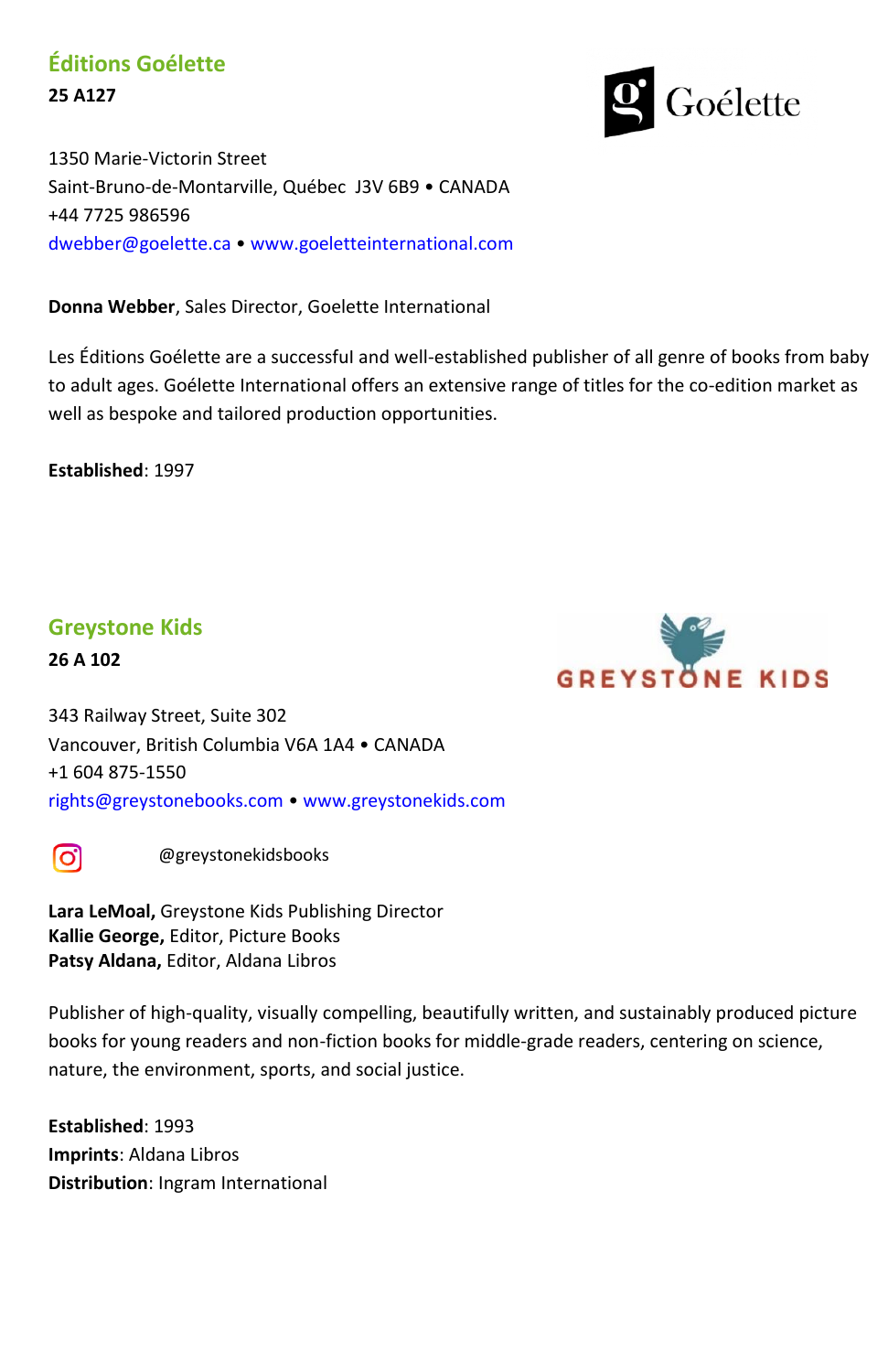#### **Groundwood Books**

**26 A 100**

128 Sterling Road, Lower Level Toronto, Ontario M6R 2B7 • CANADA +1 416 363-4343 [rights@groundwoodbooks.com](mailto:rights@groundwoodbooks.com) • [www.groundwoodbooks.com](http://www.groundwoodbooks.com/)

**F** groundwoodbooks GroundwoodBooks

**Semareh Al-Hillal**, President **Karen Li**, Publisher **Erica Mojzes**, Rights Manager

Publishers of high-quality and award-winning picture books, fiction and non-fiction.

**Established**: 1978 **Distribution**: Publishers Group West (USA)

#### **HighWater Press and Portage & Main Press 26 A 102**

100-318 McDermot Avenue Winnipeg, Manitoba R3A 0A2 • CANADA +1 204 987-3500 [info@highwaterpress.com](mailto:info@highwaterpress.com) • [www.highwaterpress.com](http://www.highwaterpress.com/)

Æ.

[@HighWaterPress](https://www.facebook.com/HighWaterPress/) [@PortageMainPres](https://twitter.com/PortageMainPres)

**James Patterson,** Rights and Export Development

HighWater Press publishes the work of acclaimed Indigenous authors on social justice themes and the re-telling of historical events. HWP's vibrant and thought-provoking books include a mix of nonfiction, graphic novels, children's books and fiction.

**Imprints:** HighWater Press; Portage & Main Press **Distribution**: Orca Book Publishers (USA), Global Book Marketing (UK)



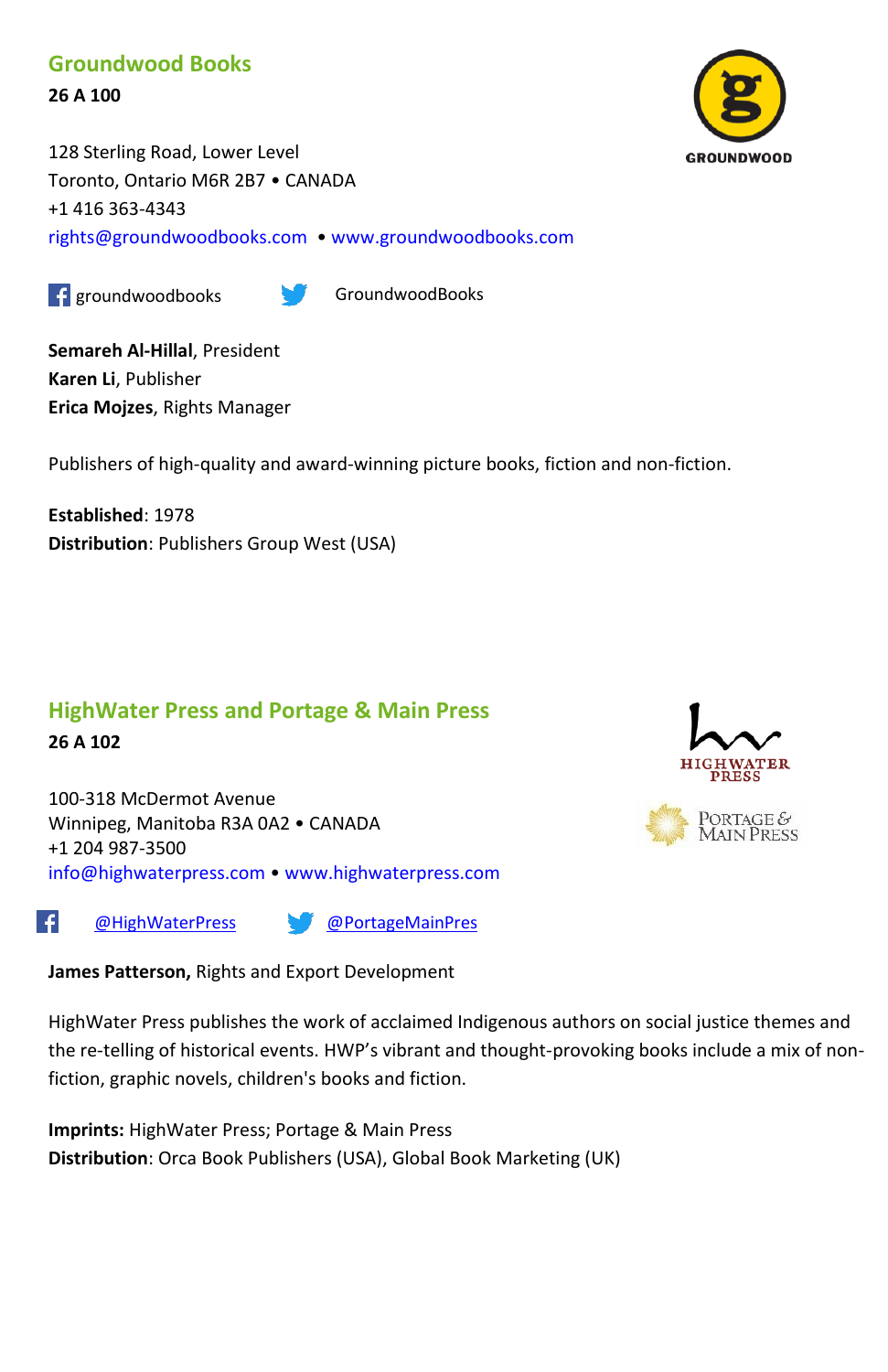#### **Éditions Hurtubise 26 A 102**

1815, avenue de Lorimier Montréal, Québec H2K 3W6 • CANADA +1 514 523-1523 [genevieve.lagace@groupehmh.com](mailto:genevieve.lagace@groupehmh.com) • [www.editionshurtubise.com](http://www.editionshurtubise.com/)

**F** @EditionsHurtubise **@\_Hurtubise** 

**Geneviève Lagacé,** Rights Manager

Founded in 1960, Éditions Hurtubise is part of Groupe HMH, a major independent publisher in the French-Canadian market. Our broad catalog includes popular novels for a youth audience such as MG and YA fiction, graphic novels, and nonfiction.

**Imprints**: Éditions Hurtubise; Éditions XYZ; Éditions MultiMondes; Éditions MD **Distribution**: Librairie du Québec à Paris/DNM (France), Servidis (Switzerland)

# **Éditions de l'Isatis**

**26 A 102**

4829, avenue Victoria Montréal, Québec H3W 2M9 • CANADA +1 514 369-6176 [angeledelaunois@gmail.com](mailto:angeledelaunois@gmail.com) • [www.editionsdelisatis.com](http://www.editionsdelisatis.com/)

 $\overline{f}$ [@editionisatis](https://www.facebook.com/GreystoneBooks/)

**Pascale Patte-Wilbert**, Agente des droits, Ambre Communication **Shengyue Tian** - Agente des droits, Livre Chine

Grands documentaires, romans graphiques, des minis documentaires poétiques, albums aux thématiques actuelles sur le monde qui nous entoure.

**Marques** : Bonjour l'histoire, Clin d'œil, Griff, Point doc, Tourne-Pierre, **Distribution** : DNM (Francophone Europe)



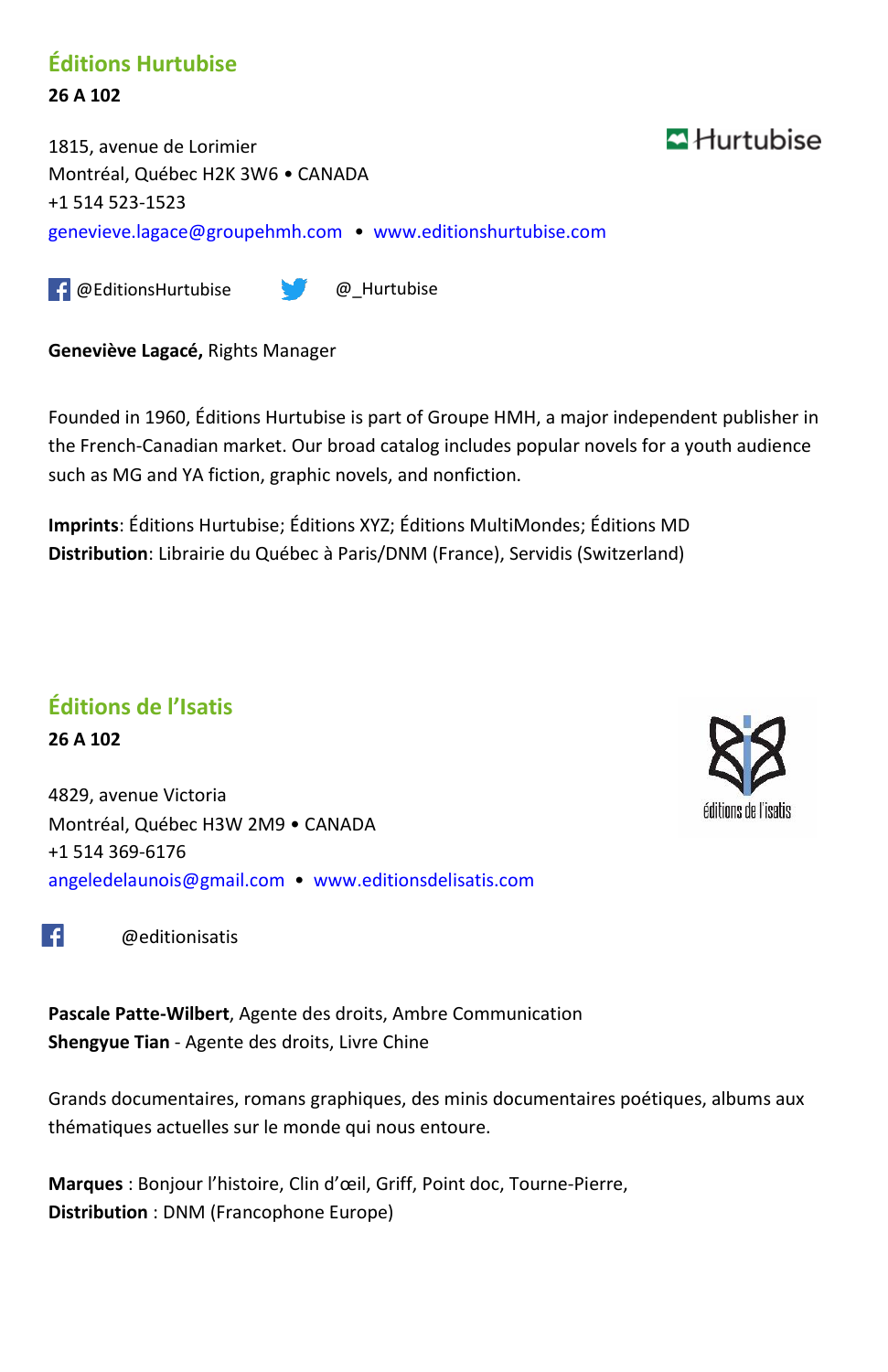#### **Les éditions les Malins 26 A 102**

4223, rue Chapleau Montréal, Québec H2H 2K7 • CANADA +1 514 526-7203 [nt@lesmalins.ca](mailto:nt@lesmalins.ca) • [www.lesmalins.ca](http://www.lesmalins.ca/)



[@LesMalins](https://www.facebook.com/Lesmalins/) [@les\\_editions\\_les\\_malins/](https://www.instagram.com/les_editions_les_malins/)

**Marc-André Audet:** President **Katherine Mossalim**, Literary Director **Shirley De Susini**, Artistic Directory **Nathalie Thibault**, Assistant to the Commerical Director and Buyer

Les éditions les Malins is a Quebec-based publishing house that offers books from many genres, such as youth literature, illustrated books and adult non-fiction. The company is now considered the leader in youth literature in French Canada.

**Established**: 2008

 $\left| \right|$ 

#### **Éditions Michel Quintin 26 A 80**

2259, avenue Papineau, local 104 Montréal, Québec H2K 4J5 • CANADA +1 514 379-3774 [foreignrights@editionsmichelquintin.ca](mailto:foreignrights@editionsmichelquintin.ca) • [www.editionsmichelquintin.ca](http://www.editionsmichelquintin.ca/)

**F** @EditionsQuintin **EditionsQuintin** 

#### **Charlotte Delwaide,** Rights Manager

Éditions Michel Quintin first focused on publishing popular science books about animals, and the environment. Thanks to the dedication of a savvy, dynamic team with an eye for daring, original ideas, the publishing house list later grew to include all genres of novels and comic books in addition to educational and reference guides.

**Established**: 1982

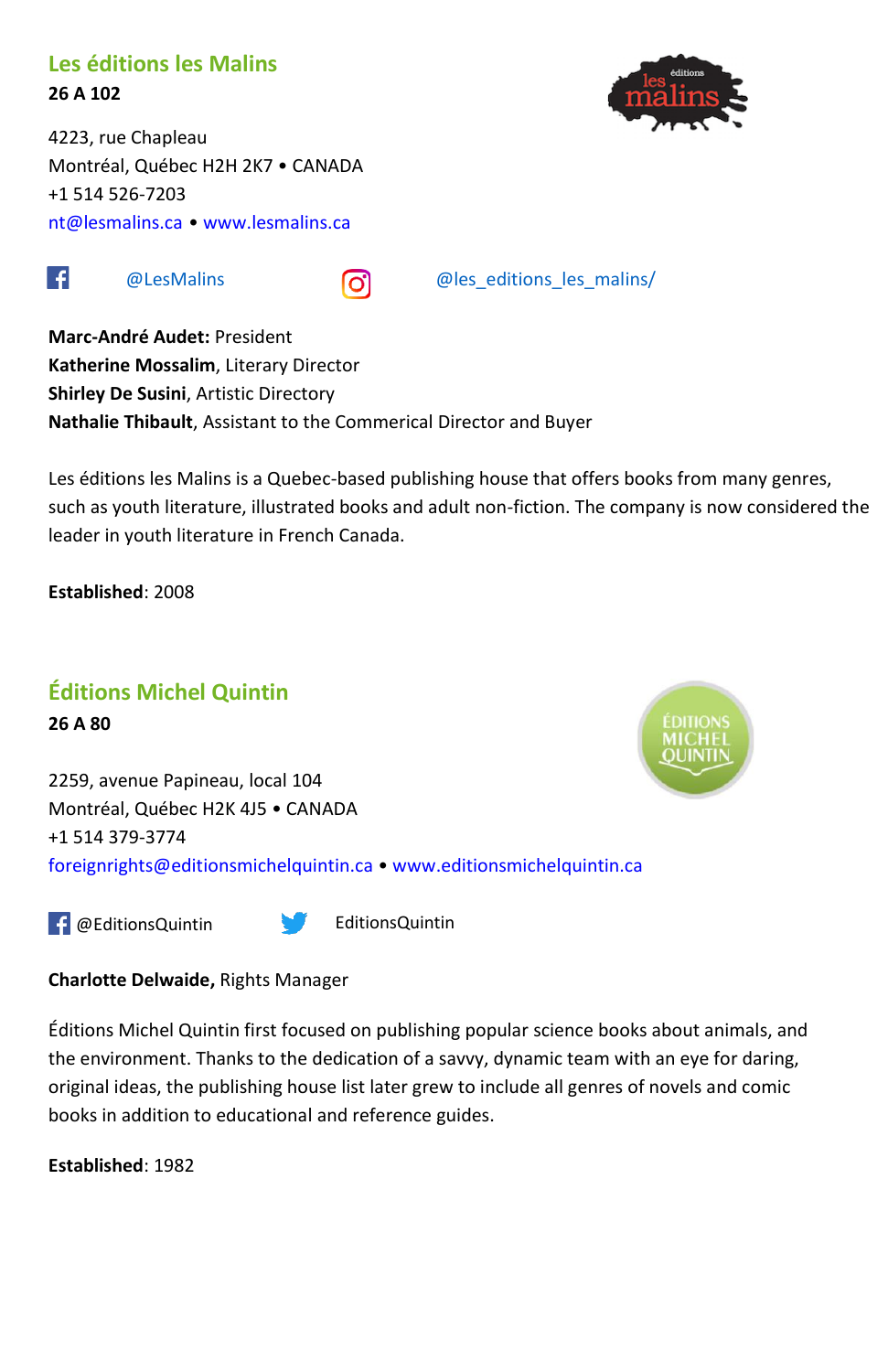#### **La Montagne secrète / The Secret Mountain 26 A 102**



3816, avenue Royal Montréal, Québec H4A 2M2 • CANADA +1 514 483-9281 [info@thesecretmountain.com](mailto:info@thesecretmountain.com) • [www.thesecretmountain.com](http://www.thesecretmountain.com/)





 [@MontagneSecrete](https://www.facebook.com/OrcaBook/) www.pinterest.ca/lamontagnesecrt/

**Roland Stringer**, Publisher **Mona Cochingyan**, Foreign rights

The Secret Mountain is an award-winning independent press from Montreal that publishes children's books and music, in English and French.

**Imprints**: La Montagne secrète, The Secret Mountain **Distribution**: Daudin (France, Belgium and Switzerland), Independent Publishers Group (USA)

#### **The Novelty Book Company**

**26 A 102**

1600 Notre Dame Street West, Suite 208C Montréal, Québec H3J 1M1 • CANADA +1 514 312-4966 [info@thenoveltybook.com](mailto:info@thenoveltybook.com) • [www.thenoveltybook.com](http://www.thenoveltybook.com/)

**John Cox**, Director General **Yurima Jimenez**, Managing Director **Sergio Szwarcberg**, Publishing Director **Liliana Martinez**, Design Director

Publisher of licensed and generic interactive, high-quality books for children. Innovative formats that go from stencil, puzzle, carry alongs, sticker books, storybooks, to musical titles and more.

**Established**: 2013 **Imprints**: TNBC **Distribution:** Worldwide distribution

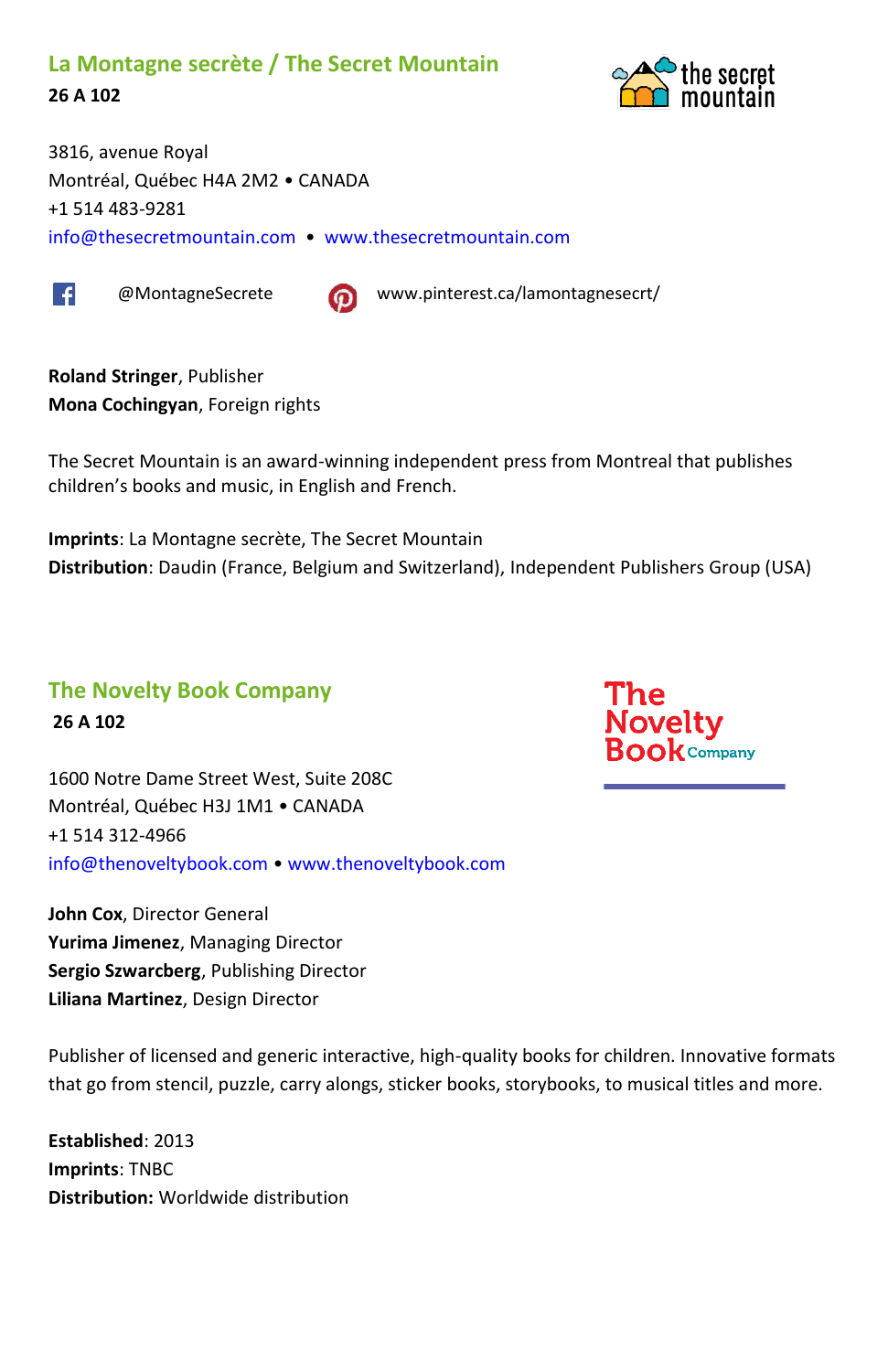#### **Orca Book Publishers**

 **26 A 102**

 1016 Balmoral Road Victoria, British Columbia V8T 1A8 • CANADA +1 250 380-1229 [andrew@orcabook.com](mailto:andrew@orcabook.com) • [www.orcabook.com](http://www.orcabook.com/)



[@OrcaBook](https://www.facebook.com/OrcaBook/) [@orcabook](https://twitter.com/orcabook) [www.pinterest.com/orcabookpub](http://www.pinterest.com/orcabookpub)

**Andrew Woldridge**, Publisher **Ruth Linka**, Associate Publisher

Orca publishes everything from board books and picture books to middle-grade and young-adult fiction and books that illuminate the experiences of people of all ethnicities, people with disabilities and people who identify as LGBTQ+.

**Established**: 1984

#### **Owlkids Books**

**26 A 98**

1 Eglinton Avenue, Suite 800 Toronto, Ontario M4P 3A1 • CANADA +1 416 340-2700 · Fax +1 416 340-9769 [rights@owlkids.com](mailto:rights@owlkids.com) • [www.owlkidsbooks.com](http://www.owlkidsbooks.com/)

**F** @ owlkids **@** OwlkidsPublishing

**Karen Boersma**, Publisher **Judy Brunsek**, Sales and Marketing Director

Owlkids Books has been creating full-color, award-winning information and picture books for 35 years. Our unique and delightful books entertain, inform, and satisfy children's natural curiosity.

**Established**: 1976 **Distribution**: Publishers Group West (USA), University of Toronto Press (Canada)

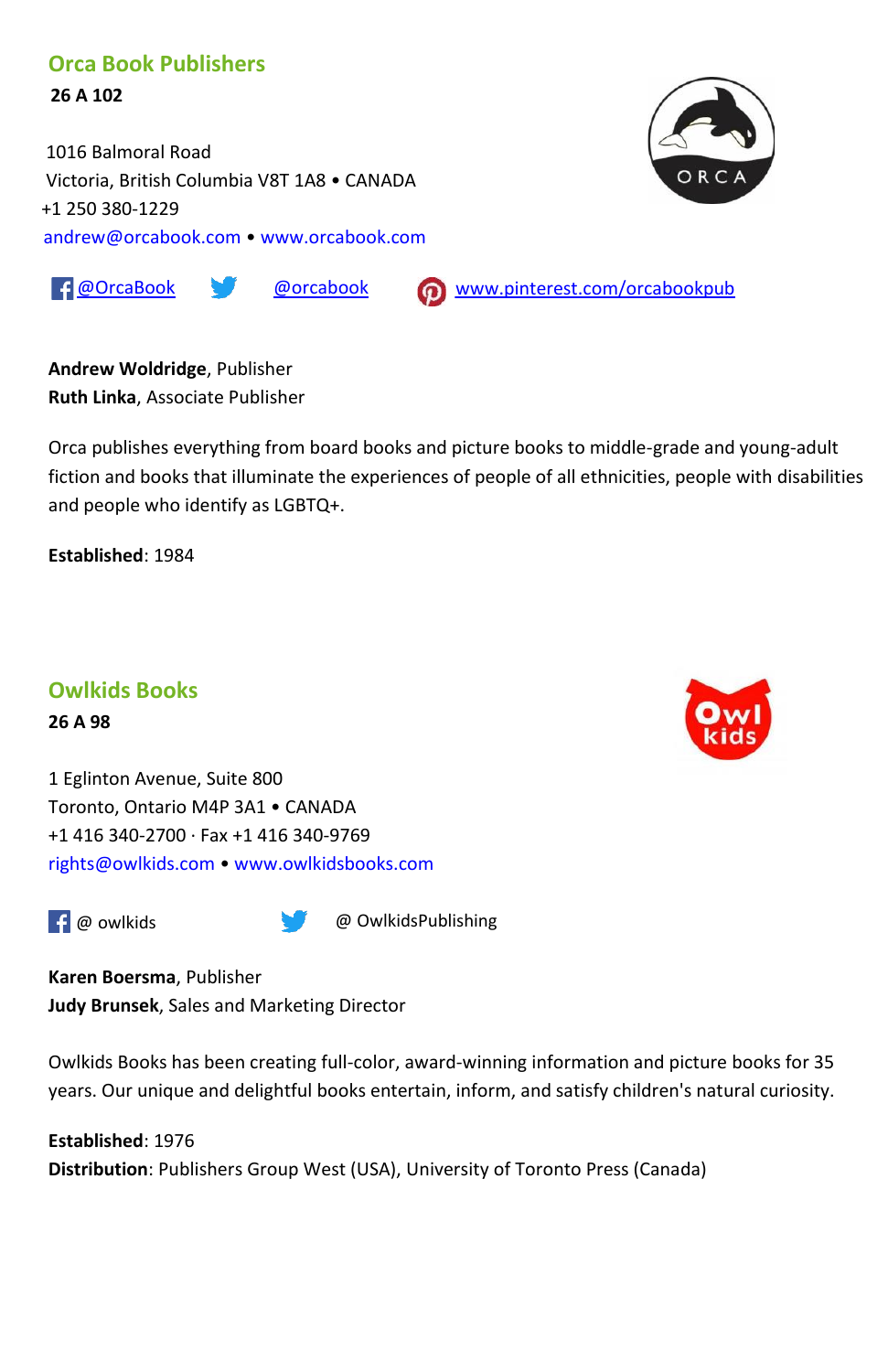#### **PAPP International**

**26 B 40**

3700, rue Griffith, bureau 395 Montréal, Québec H4T 2B3 • CANADA +1 514 725-1515 [sales@pappinternational.com](mailto:sales@pappinternational.com) • [www.pappinternational.com](http://www.pappinternational.com/) 

**F** @BeaverBooksPublishing **@DeaverBooksCA** 

**George Papp**, President and CEO

PAPP International is a dynamic publishing company focused on creating fun and innovative books for both children and adults. Founded in 2004 as Beaver Books, we now have more than 18 years' experience as an independent publisher. Today we are home to four additional imprints: PAPP Publishing, Imagine Publications, Récré Jeux and Tyler Brooke. Together we publish over 500 original new titles annually.

**Established**: 2004 **Imprints**: Beaver Books®, PAPP Puzzles™, PAPP Leisure™



**Pajama Press 26 A 102**

11 Davies Ave, Suite 103 Toronto, Ontario M4M 2A9 • CANADA [info@pajamapress.ca](mailto:info@pajamapress.ca) • [www.pajamapress.ca](http://www.pajamapress.ca/)



**Gail Winskill**, Publisher **Catherine Mitchell**, Rights Manager

Pajama Press is a literary publisher that prizes excellence in books for children of all ages. We publish award-winning novels, nonfiction, picture books, board books, and our signature sturdy Toddler Tough books for preschoolers.

**Established**: 2011 **Distribution**: Ingram Publisher Services (USA)

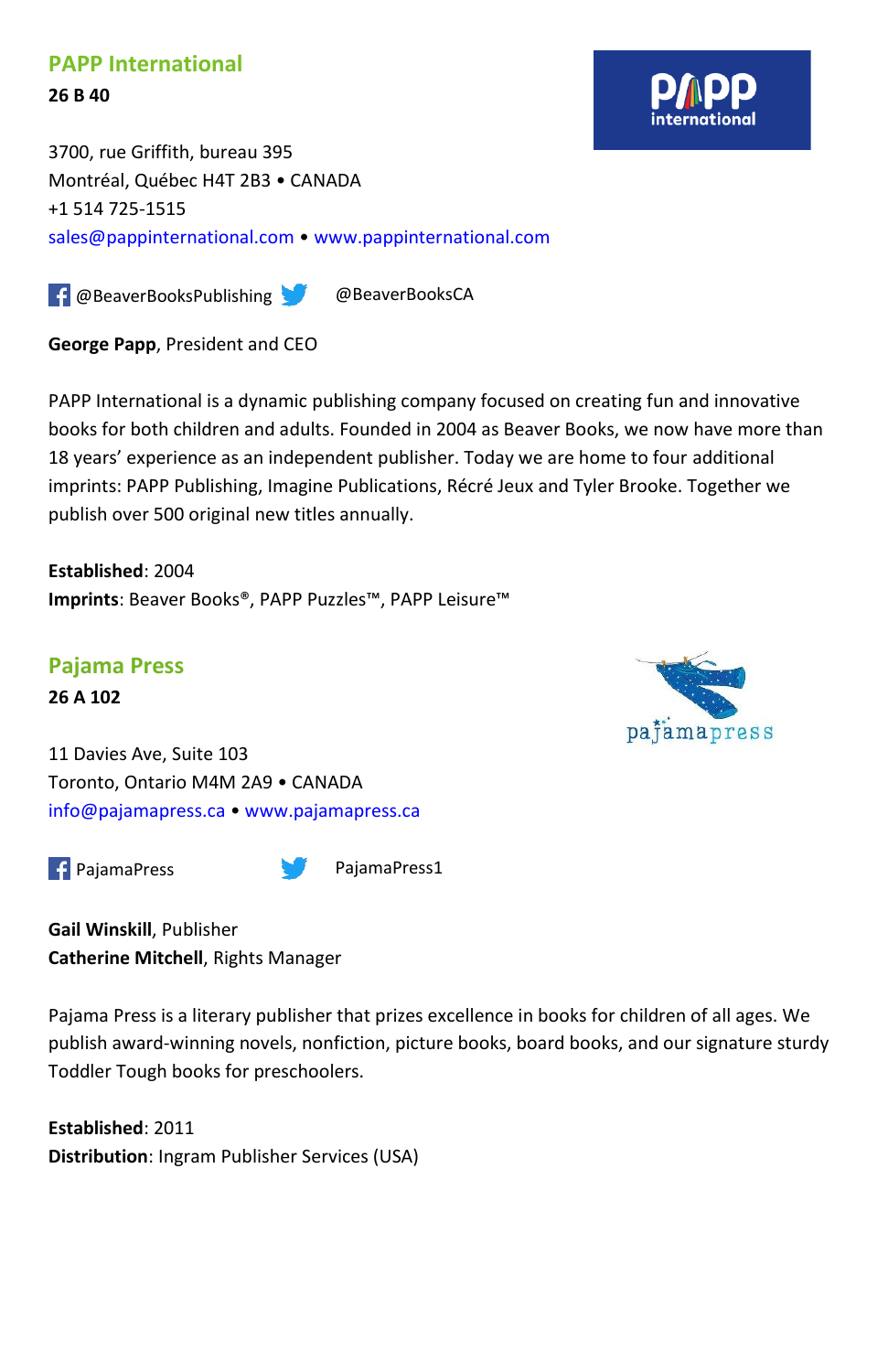**La Pastèque 26 A 102**

la Pastèque

102, avenue Laurier Ouest Montréal, Québec H2T2N7 • CANADA +1 514 627-1585 [fred@lapasteque.com](mailto:fred@lapasteque.com) • [www.lapasteque.com](http://www.lapasteque.com/)

**Frédéric Gauthier**, Éditeur **Martin Brault**, Éditeur **Aurore Lehman**, Éditrice

Créée en 1998, Les Éditions de la Pastèque se sont donné comme objectif la production de livres jeunesse et de bandes dessinées d'une qualité graphique et d'un professionnalisme irréprochables.

**Fondation** : 1998

#### **Pembroke Publishers**

**26 B 73**



538 Hood Road Markham, Ontario L3R 3K9 • CANADA +1 905 477-0650 [mary@pembrokepublishers.com](mailto:mary@pembrokepublishers.com) • [www.pembrokepublishers.com](http://www.pembrokepublishers.com/)

@Pembroke-Publishers-@ PembrokePublish

**Mary Macchiusi**, President

Pembroke's practical books for teaching and learning focus on all aspects of literacy: reading, writing, drama, grammar, speaking, and thinking. Also includes books on mathematics instruction and classroom management. Our award-winning books are written by Canada's leading educators and have been translated in 15 languages.

#### **Established**: 1985

**Distribution**: Eurospan (UK), Hawker Brownlow Education (Australia), Publishers Marketing Services (Singapore), Stenhouse Publishers (USA)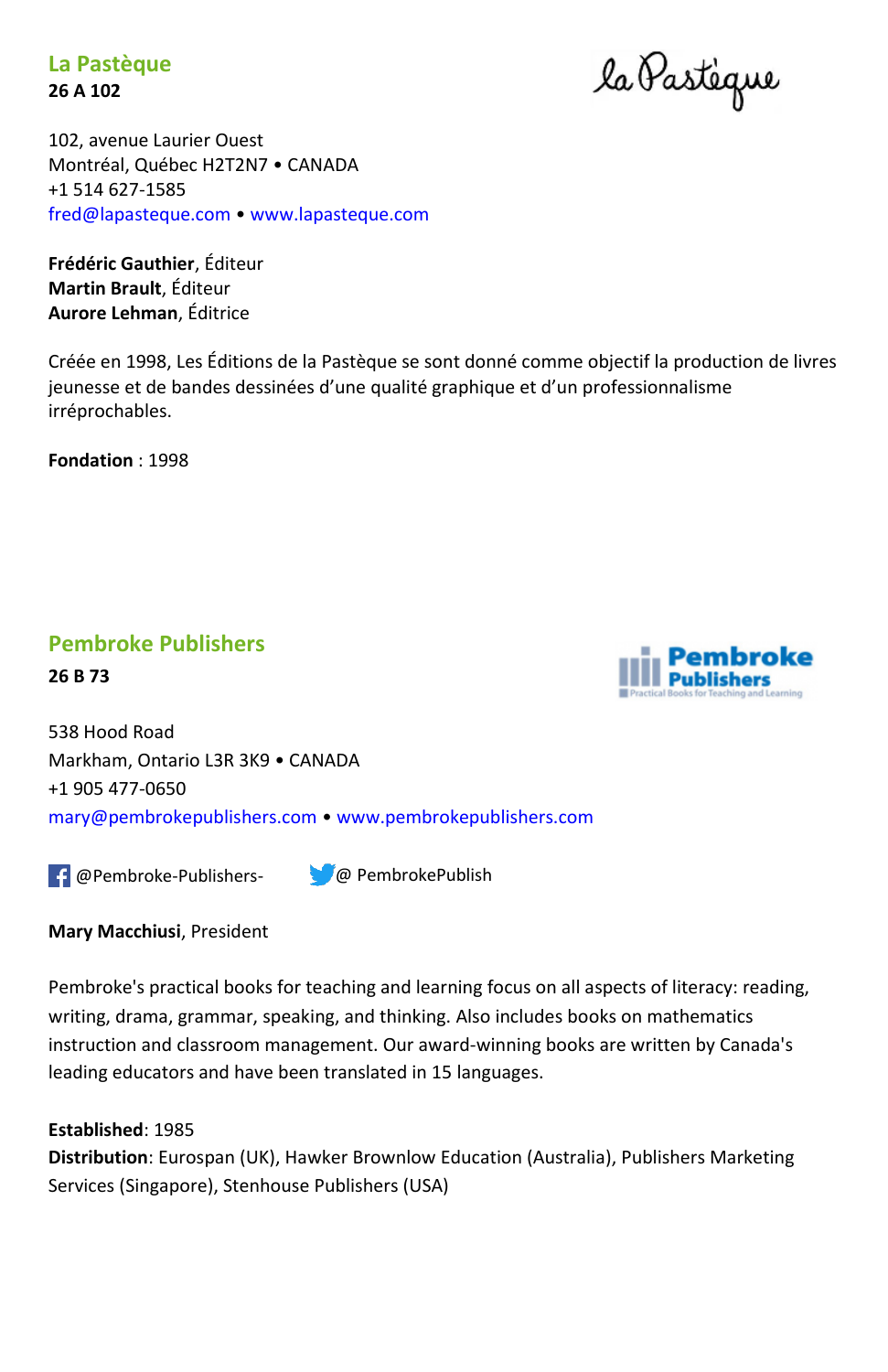#### **Phidal Publishing 26 B 36**

5740, rue Ferrier Montréal, Québec H4P 1M7 • CANADA +1 514 738-0202 [info@phidal.com](mailto:info@phidal.com) • [www.phidal.com](http://www.phidal.com/) 

 $\begin{array}{|c|c|c|c|c|c|}\hline \textbf{f} & \textbf{Q} & \textbf{phidal} \textbf{publishing} \hline \end{array}$ 



**Albert Soussan**, President **David Soussan**, Vice-President, Sales & Marketing **Lionel Soussan**, Vice-President, Production

Since 1979, Phidal Publishing has introduced children to the joys of reading by creating colorful, safe, and fun books. Our goal is to both educate and entertain children by engaging their imaginations.

**Established**: 1979

#### **Les Éditions Planète Rebelle 26 A 102**

2247, avenue Marcil Montréal, Québec H4A 2Z2 • CANADA +1 438 406-4736 [info@planeterebelle.qc.ca](mailto:info@planeterebelle.qc.ca) • [www.planeterebelle.qc.ca](http://www.planeterebelle.qc.ca/)

**Adèle Tourte**, Éditrice

Éditeur de contes et de livres audio.

**Distribution** : DNM (France-Belgique), Servidis (Suisse)



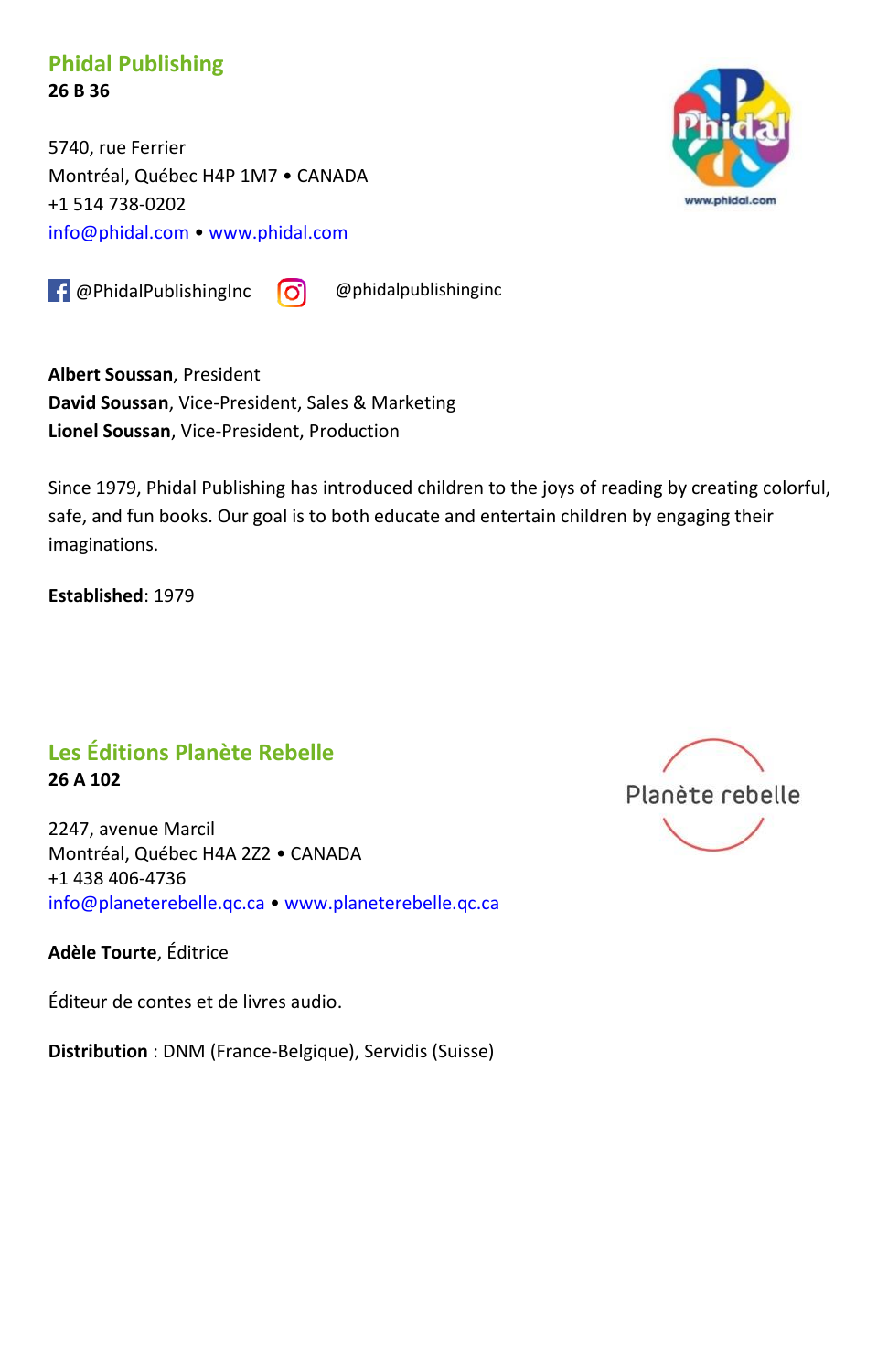#### **QA International | Éditions Québec Amérique 26 A 102**

7240, rue Saint-Hubert Montréal, Québec H2R 2N1 • CANADA +1 514 499-3000 [info@qa-international.com](mailto:info@qa-international.com) • [www.qa-international.com](http://www.qa-international.com/)

۱£۱

[@QuebecAmerique](https://www.facebook.com/QuebecAmerique/) [@QuebecAmerique](https://twitter.com/QuebecAmerique) [@quebecamerique](https://www.instagram.com/quebecamerique/)

**Caroline Fortin,** President & Publisher **Valérie Dupont,** Director of Business Development

Québec Amérique makes readers of all ages laugh, dream, and learn through a wide array of titles and genres. QA International's broad collection of literary works, illustrated references, apps and websites is available through licence or co-edition.

**Established**: 1989 **Imprints**: QA International, Cardinal **Distribution**: Orca Publishers - (English Canada; USA)

#### **Second Story Press**

**26 B 73**

20 Maud Street, Suite 401 Toronto, Ontario M5V 2M5 • CANADA +1 416 537-7850 [info@secondstorypress.ca](mailto:info@secondstorypress.ca) • [www.secondstorypress.ca](http://www.secondstorypress.ca/)

**F** @SecondStoryPress @ secondstory

**Margie Wolfe**, President and Publisher

Second Story Press is dedicated to publishing quality books for children and young adults that feature strong female characters and explore themes of social justice, human rights, equality and ability issues.

#### **Established**: 1988

**Distribution**: CHS Educational Resources (Singapore), Everybody's Books (South Africa), Gazelle Book Services (UK), Orca Book Publishers (USA), Steimatzky (Israel)



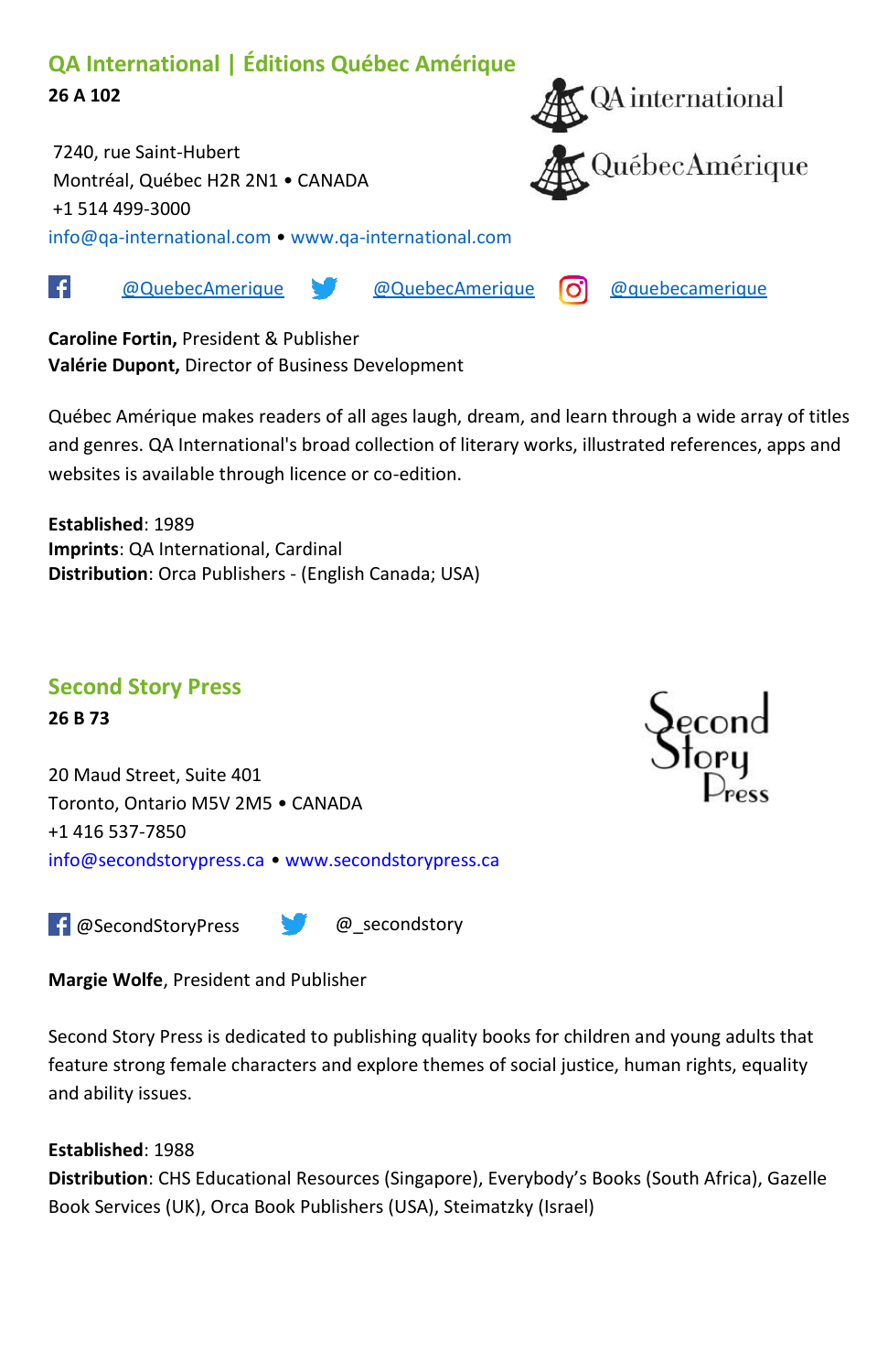## **Shoebox Media**

**26 B 70**

790-A Bord-de-l'Eau Road Laval, Québec H7X 1W5 • CANADA +1 450 689-1888 [al@shoeboxmedia.net](mailto:al@shoeboxmedia.net) · [www.shoeboxmedia.net](http://www.shoeboxmedia.net/)

# shoebox

# Petits Génies

@editionspetitsgenie @Shoeboxmedia1

**Al Di Buono**, Owner

Shoebox MEDIA is a book publisher and a full-service book-packaging firm. Shoebox MEDIA fills a need in the market by providing pre-school children fun and educational products that are designed to promote child development.

**Established**: 2013 **Imprints**: Shoebox Media; Petits Génies